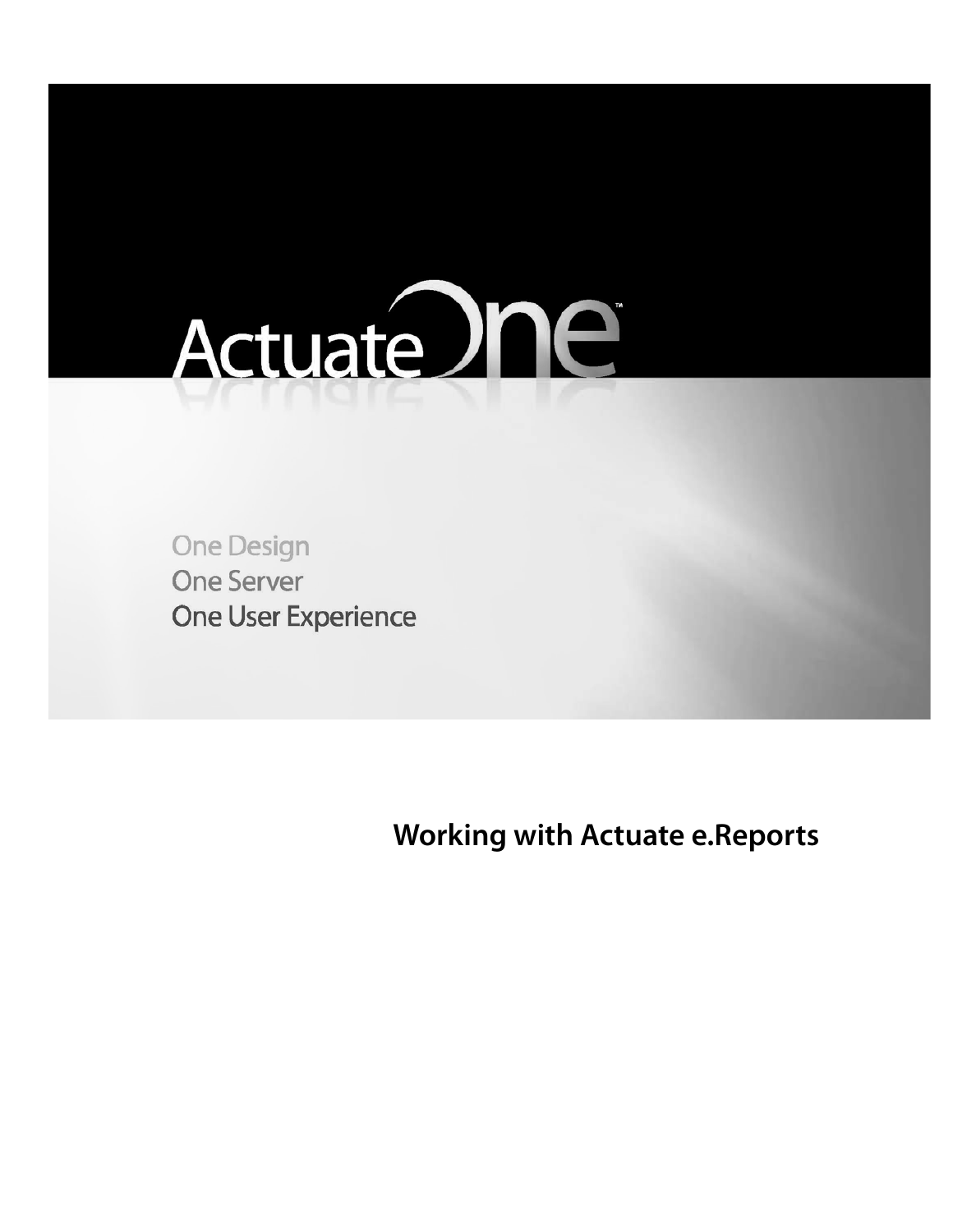Information in this document is subject to change without notice. Examples provided are fictitious. No mechanical, for any purpose, in whole or in part, without the express written permission of Actuate Corporation.

© 1995 - 2011 by Actuate Corporation. All rights reserved. Printed in the United States of America.

Contains information proprietary to: Actuate Corporation, 2207 Bridgepointe Parkway, San Mateo, CA 94404

www.actuate.com www.birt-exchange.com

The software described in this manual is provided by Actuate Corporation under an Actuate License agreement. The software may be used only in accordance with the terms of the agreement. Actuate software products are protected by U.S. and International patents and patents pending. For a current list of patents, please see http://www.actuate.com/patents.

Actuate Corporation trademarks and registered trademarks include:<br>Actuate, ActuateOne, the Actuate logo, Archived Data Analytics, BIRT, Collaborative Reporting Architecture, e.Analysis, e.Report, e.Reporting, e.Spreadsheet, Encyclopedia, Interactive Viewing, OnPerformance, Performancesoft, Performancesoft Track, Performancesoft Views, Report Encyclopedia, Reportlet, The people behind BIRT, X2BIRT, and XML reports.

Actuate products may contain third-party products or technologies. Third-party trademarks or registered trademarks of their respective owners, companies, or organizations include:

Adobe Systems Incorporated: Flash Player. Apache Software Foundation (www.apache.org): Axis, Axis2, Batik, Batik SVG library, Commons Command Line Interface (CLI), Commons Codec, Derby, Shindig, Struts, Tomcat, Xerces, Xerces2 Java Parser, and Xerces-C++ XML Parser. Bits Per Second, Ltd. and Graphics Server Technologies, L.P.: Graphics Server. Bruno Lowagie and Paulo Soares: iText, licensed under the Mozilla Public License (MPL). Castor (www.castor.org), ExoLab Project (www.exolab.org), and Intalio, Inc. (www.intalio.org): Castor. Codejock Software: Xtreme Toolkit Pro. DataDirect Technologies Corporation: DataDirect JDBC, DataDirect ODBC. Eclipse Foundation, Inc. (www.eclipse.org): Babel, Data Tools Platform (DTP) ODA, Eclipse SDK, Graphics Editor Framework (GEF), Eclipse Modeling Framework (EMF), and Eclipse Web Tools Platform (WTP), licensed under the Eclipse Public License (EPL). Jason Hsueth and Kenton Varda (code.google.com): Protocole Buffer. ImageMagick Studio LLC.: ImageMagick. InfoSoft Global (P) Ltd.: FusionCharts, FusionMaps, FusionWidgets, PowerCharts. Mark Adler and Jean-loup Gailly (www.zlib.net): zLib. Matt Ingenthron, Eric D. Lambert, and Dustin Sallings (code.google.com): Spymemcached, licensed under the MIT OSI License. International Components for Unicode (ICU): ICU library. KL Group, Inc.: XRT Graph, licensed under XRT for Motif Binary License Agreement. LEAD Technologies, Inc.: LEADTOOLS. Matt Inger (sourceforge.net): Ant-Contrib, licensed under Apache License V2.0, Apache Software License. Microsoft Corporation (Microsoft Developer Network): CompoundDocument Library. Mozilla: Mozilla XML Parser, licensed under the Mozilla Public License (MPL). MySQL Americas, Inc.: MySQL Connector. Netscape Communications Corporation, Inc.: Rhino, licensed under the Netscape Public License (NPL). OOPS Consultancy: XMLTask, licensed under the Apache License, Version 2.0. Oracle Corporation: Berkeley DB. PostgreSQL Global Development Group: pgAdmin, PostgreSQL, PostgreSQL JDBC driver. Rogue Wave Software,<br>Inc.: Rogue Wave Library SourcePro Core, tools.h++. Sam Stephenson (prototype.conio.net): prototype.js, licensed under the MIT license. Sencha Inc.: Ext JS. Sun Microsystems, Inc.: JAXB, JDK, Jstl. ThimbleWare, Inc.: JMemcached, licensed under the Apache Public License (APL). World Wide Web Consortium (W3C)(MIT, ERCIM, Keio): Flute, JTidy, Simple API for CSS. XFree86 Project, Inc.: (www.xfree86.org): xvfb. Yuri Kanivets (code.google.com): Android Wheel gadget, licensed under the Apache Public License (APL). ZXing authors (code.google.com): ZXing, licensed under the Apache Public License (APL).

All other brand or product names are trademarks or registered trademarks of their respective owners, companies, or organizations.

Document No. 111021-2-130371 October 14, 2011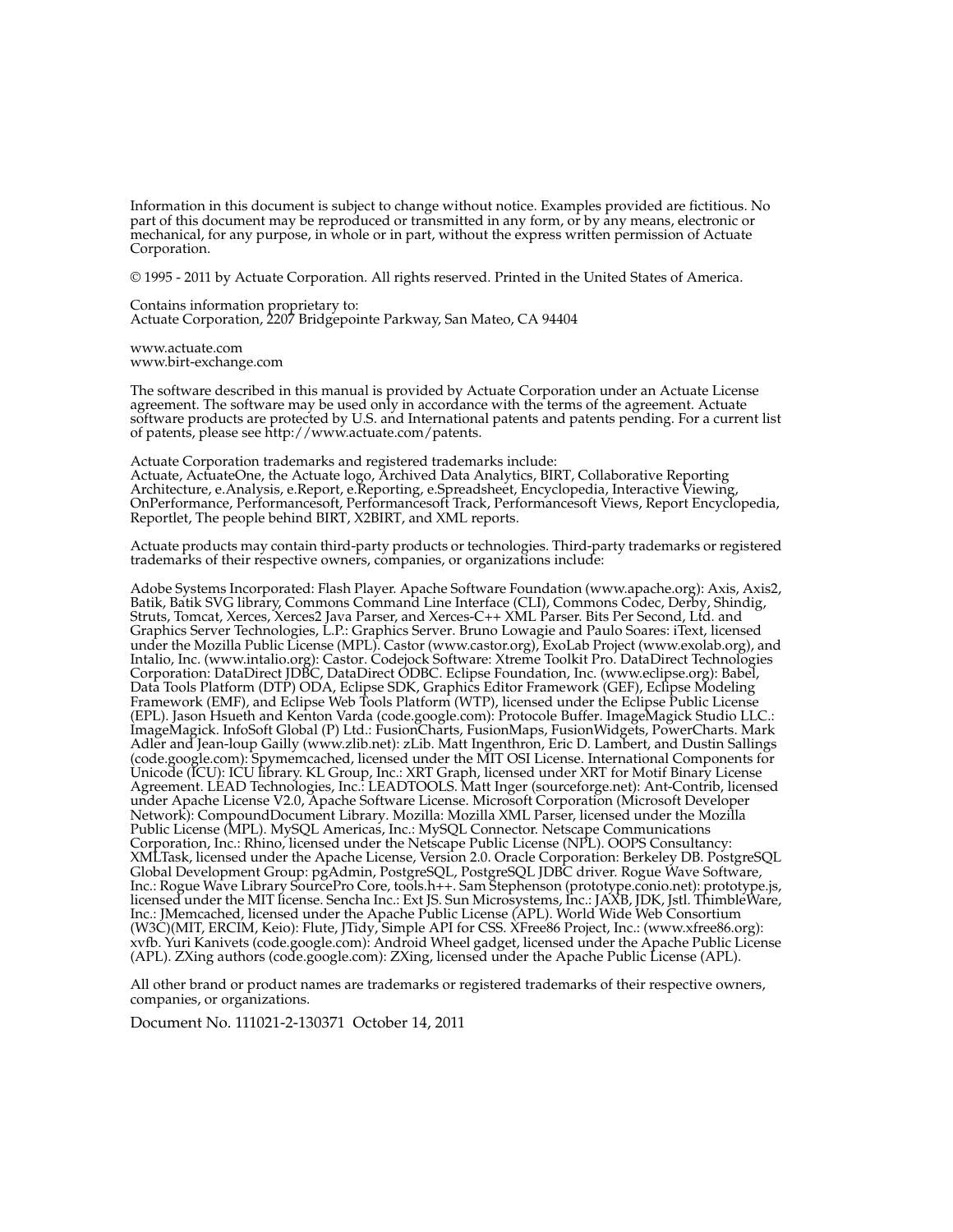# **Contents**

| Chapter 1<br>Introducing e.reports and Actuate iServer System  1 |
|------------------------------------------------------------------|
|                                                                  |
|                                                                  |
|                                                                  |
| Chapter 2                                                        |
|                                                                  |
|                                                                  |
|                                                                  |
|                                                                  |
|                                                                  |
|                                                                  |
|                                                                  |
|                                                                  |
|                                                                  |
|                                                                  |
|                                                                  |
|                                                                  |
|                                                                  |
|                                                                  |
|                                                                  |
| Chapter 3                                                        |
|                                                                  |
|                                                                  |
|                                                                  |
|                                                                  |
|                                                                  |
|                                                                  |
|                                                                  |
|                                                                  |
|                                                                  |
|                                                                  |
|                                                                  |
|                                                                  |
|                                                                  |
|                                                                  |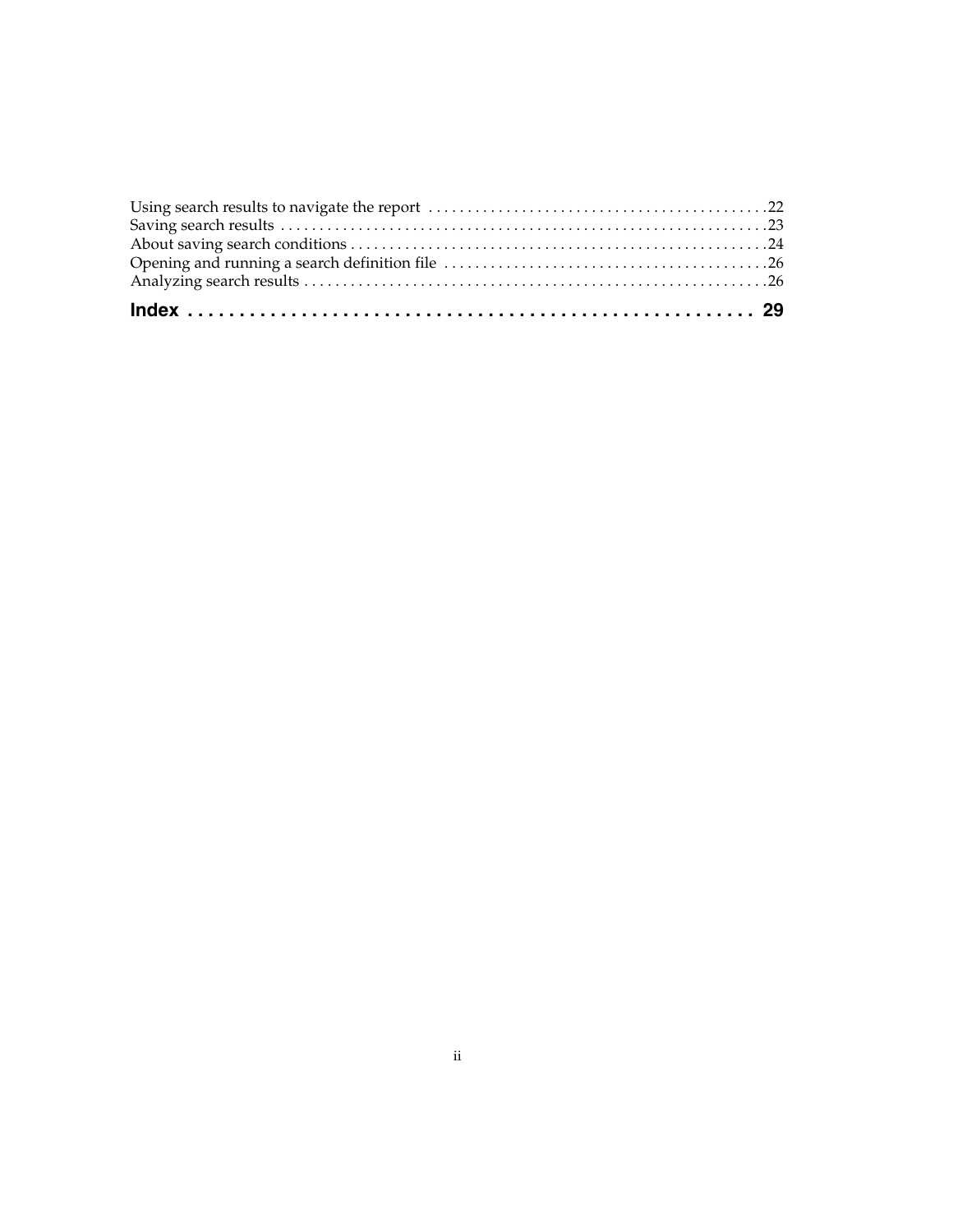# <span id="page-4-0"></span>**About** *Working with Actuate e.Reports*

*Working with Actuate e.Reports* includes the following chapters:

- *[About Working with Actuate e.Reports](#page-4-0)*. This chapter provides an overview of this guide.
- *[Chapter 1. Introducing e.reports and Actuate iServer System.](#page-6-2)* This chapter describes e.reports and the Actuate iServer System.
- *Chapter 2. Viewing and printing a report*. This chapter describes how to view e.reports in the DHTML viewer and how to download and print reports.
- *[Chapter 3. Searching a report.](#page-18-2)* This chapter describes how to search e.reports in the DHTML viewer and how to analyze search results.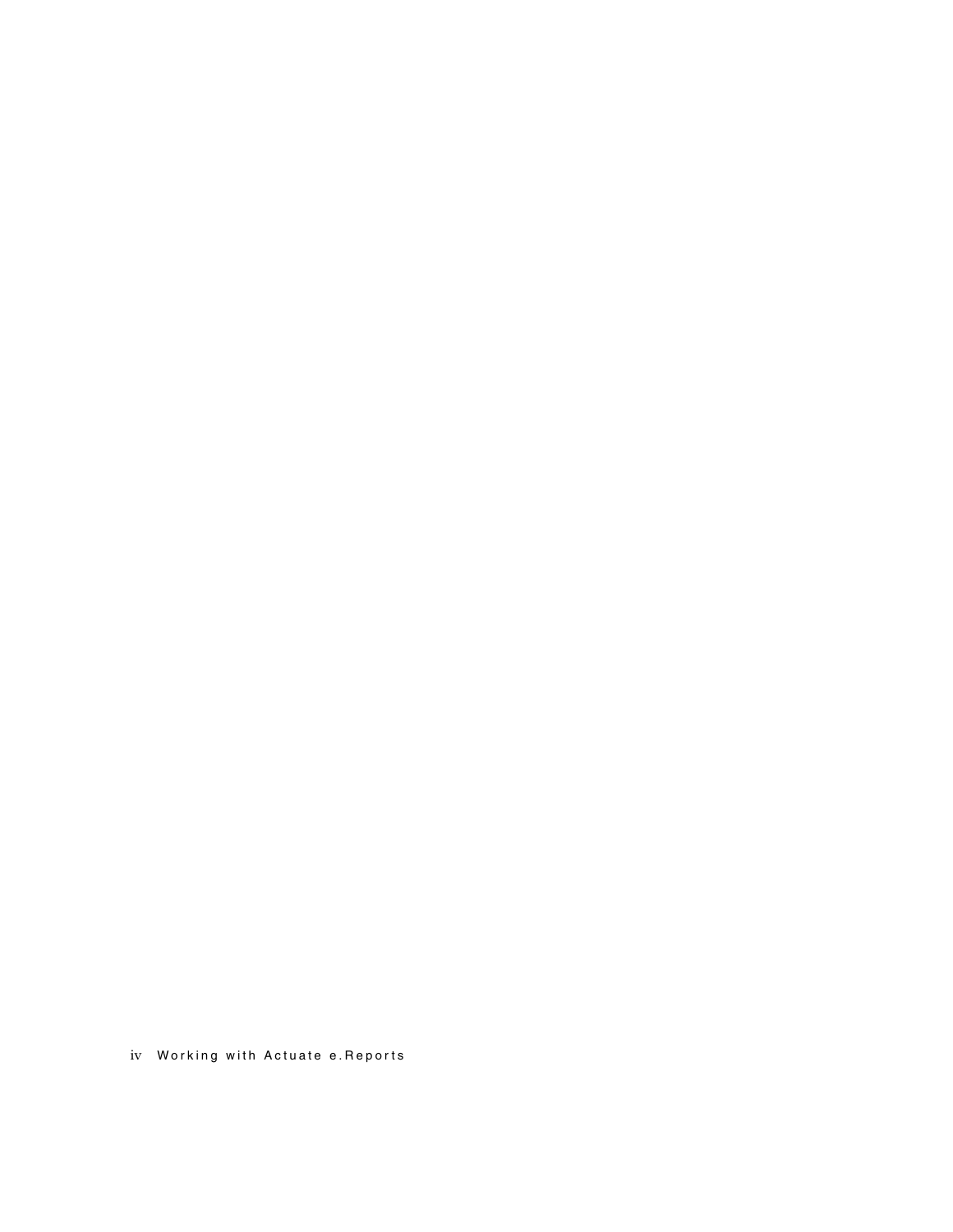# <span id="page-6-2"></span><span id="page-6-1"></span><span id="page-6-0"></span>**Introducing e.reports and Actuate iServer System**

This chapter contains the following topics:

- [About e.reports and the e.Report option](#page-7-0)
- [About Actuate Information Console and Actuate Management Console](#page-7-1)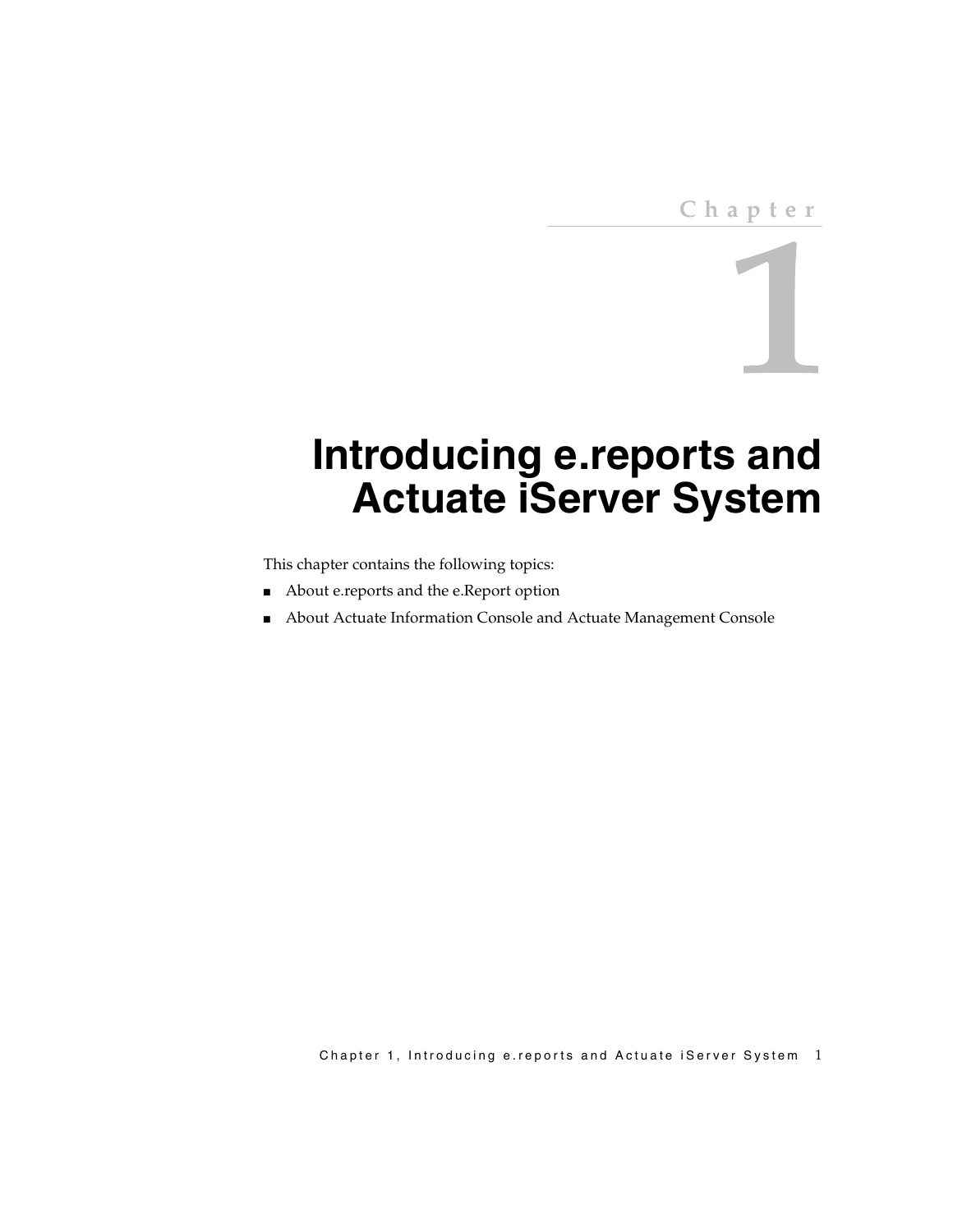#### <span id="page-7-0"></span>**About e.reports and the e.Report option**

<span id="page-7-13"></span><span id="page-7-11"></span><span id="page-7-10"></span><span id="page-7-7"></span><span id="page-7-6"></span>In a diverse and global business enterprise, corporations need a way to create, publish, and distribute reports on a regular basis. The creation, storage, and viewing of reports now occurs using distributed, networked environments, such as the Internet, intranets, and extranets in addition to static web pages or traditional, paper-based reporting.

<span id="page-7-12"></span>Using e.Report Designer Professional to develop e.reports provides an efficient, scalable, highly searchable, and easily updated solution to these new requirements. You can then store, view, and print e.reports remotely through a server. To perform these tasks, your computer must be able to access a server running Actuate iServer. You then access your reports using a web browser.

<span id="page-7-4"></span><span id="page-7-3"></span>To generate e.reports, the Actuate iServer installation must have the separately licensed Actuate e.Report option.

#### <span id="page-7-1"></span>**About Actuate Information Console and Actuate Management Console**

<span id="page-7-8"></span>You work with e.reports using Actuate Information Console or Actuate Management Console:

- Actuate Information Console is a tool that report users use to access reports in an Encyclopedia volume. For more information about Actuate Information Console, see *Using Information Console.*
- <span id="page-7-5"></span>■ Actuate Management Console is a tool that report developers use to deploy and test reports in an Encyclopedia volume. For more information about Actuate Management Console, see *Managing an Encyclopedia Volume.*

<span id="page-7-14"></span><span id="page-7-9"></span><span id="page-7-2"></span>The server administrator installs Actuate Information Console and Actuate Management Console as part of Actuate iServer. You do not have to install any additional software on your computer. All you need is a web browser and the URL to access the Encyclopedia volume through Actuate Information Console or Actuate Management Console.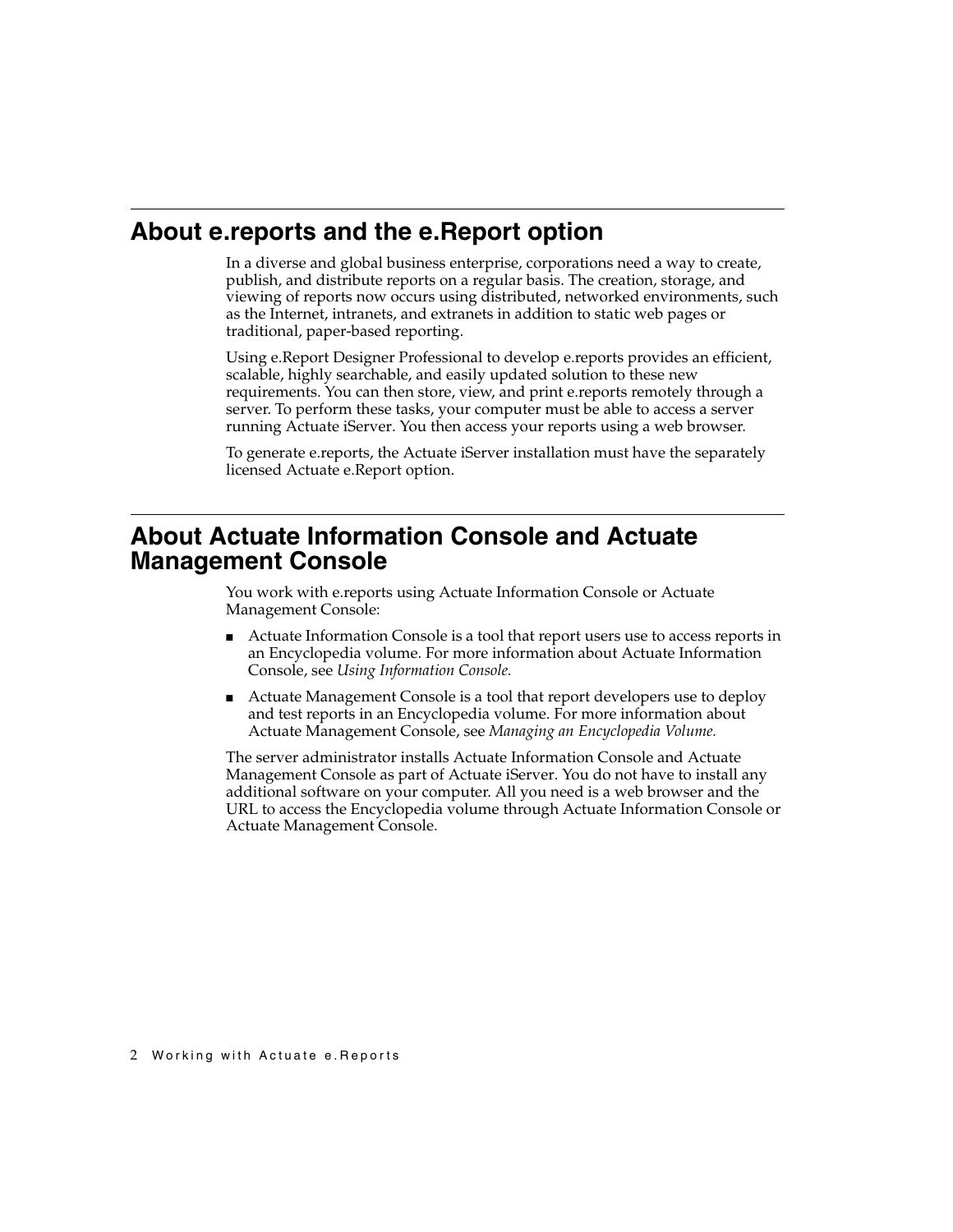#### **Chapter**

# $\bigcup$

# <span id="page-8-2"></span><span id="page-8-0"></span>**Viewing and printing a report**

<span id="page-8-1"></span>This chapter contains the following topics:

- [Opening and viewing a report](#page-9-0)
- [Navigating a report](#page-10-0)
- [Magnifying a report](#page-12-0)
- [Exporting a report](#page-13-0)
- [Printing a report](#page-16-2)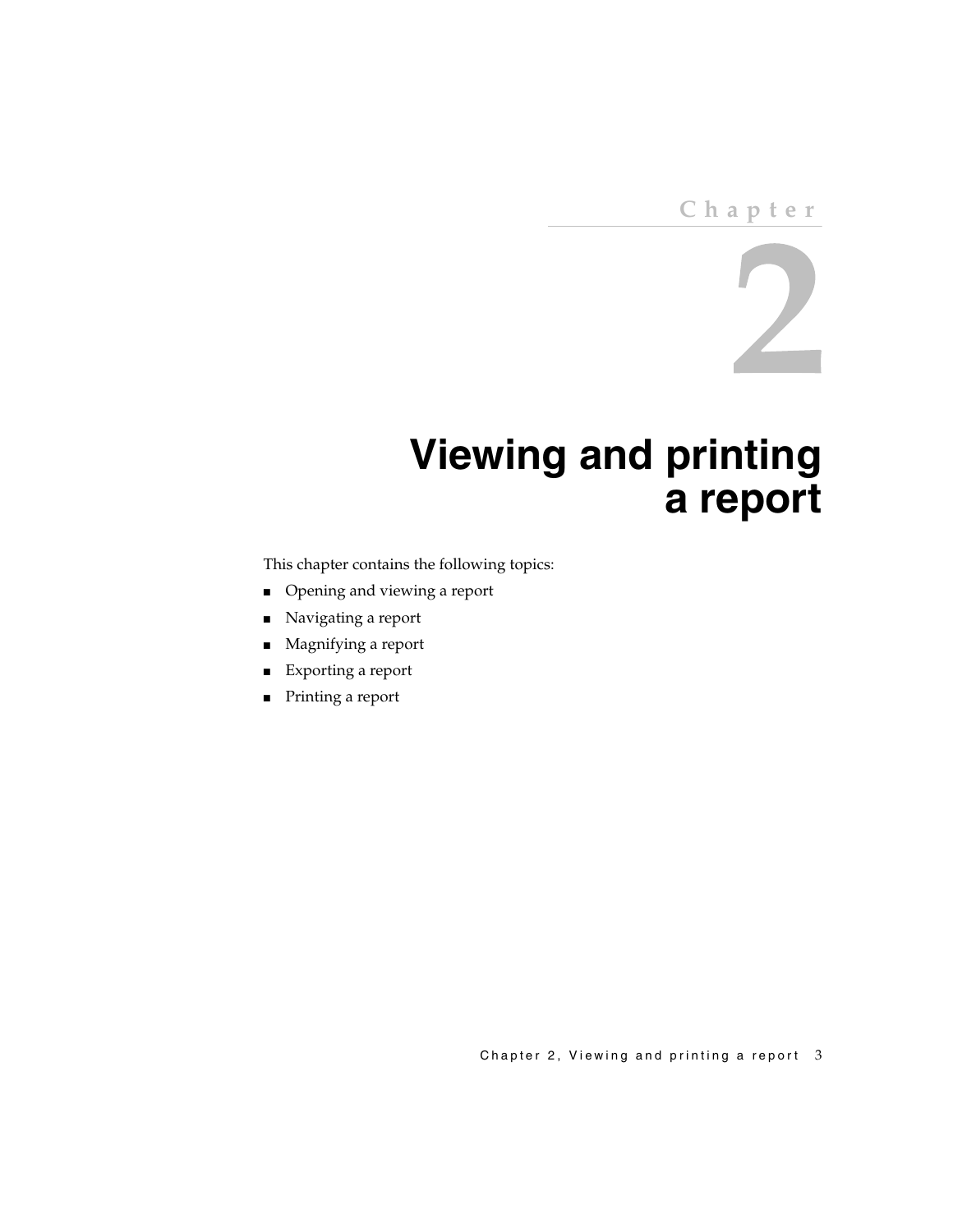## <span id="page-9-0"></span>**Opening and viewing a report**

<span id="page-9-11"></span><span id="page-9-10"></span><span id="page-9-7"></span><span id="page-9-6"></span><span id="page-9-5"></span><span id="page-9-2"></span>When you log on to an Encyclopedia volume through Actuate Information Console or Actuate Management Console, the first page you see is the Documents or Files and Folders page. This page shows you the volume folders that you can access. You can navigate through the folder hierarchy by choosing the folder links. Your access to folders and files is set by the Encyclopedia volume administrator or the report developer. Each user has his or her own view of the volume contents.

<span id="page-9-12"></span><span id="page-9-9"></span><span id="page-9-8"></span><span id="page-9-4"></span>You can open any report document for viewing by choosing the file link. When you choose a file link, the report appears in a browser window, as shown in [Figure 2-1.](#page-9-1) The Actuate iServer System converts an e.report from its native format to DHTML format for viewing.



**Figure 2-1** Viewing an e.report

<span id="page-9-3"></span><span id="page-9-1"></span>If you have access to a large number of files, you can use the filter option to display only viewable report documents. You can also specify that the page display a partial list of reports that match a specified condition. For example, you can use the filter to display only report documents that begin with sales.

For more information about filtering files, see *Using Information Console.*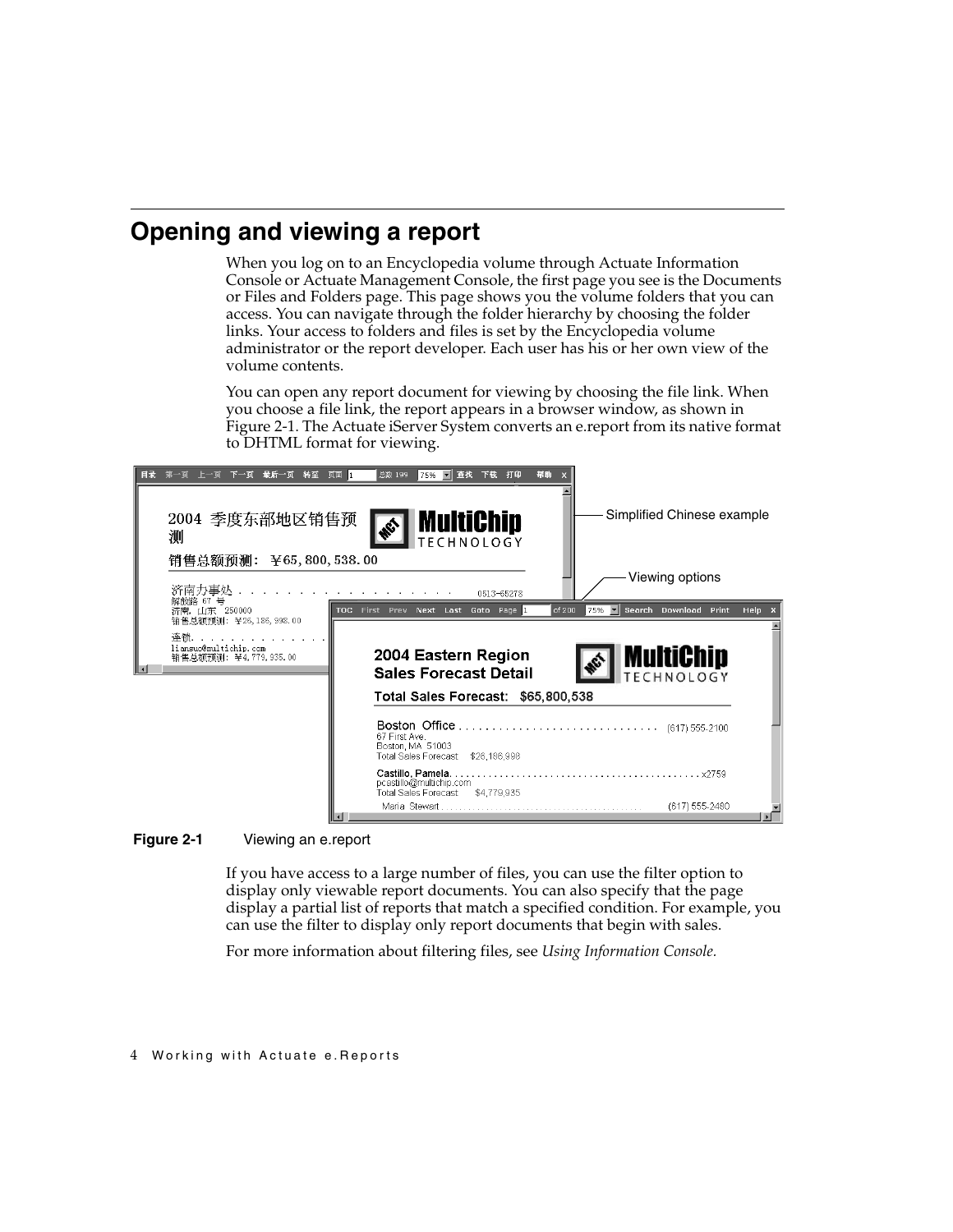## <span id="page-10-0"></span>**Navigating a report**

<span id="page-10-10"></span>There are a number of ways to navigate through an e.report. You can:

- Page through the report sequentially, go to the first or last page, or go to a specific page.
- Use the report's table of contents to traverse the content hierarchy.
- Use hyperlinks, if available in the report, to go from one part of the report to another part in the same or a different report.
- Use links to other applications, if available in the report.
- Use the search feature to find and go to specified report data.

This section describes all the techniques for moving around in a report except searching.

### <span id="page-10-1"></span>**Using the paging controls**

<span id="page-10-7"></span><span id="page-10-6"></span>When viewing a report, you can use the paging controls in the toolbar above the report to page through the report. The paging controls are context-sensitive. For example, when the first page is displayed, the First control is dimmed, as shown in [Figure 2-2.](#page-10-3)

|  |  |  | ∕−Paging controls                                 |                                          |  |  |
|--|--|--|---------------------------------------------------|------------------------------------------|--|--|
|  |  |  |                                                   |                                          |  |  |
|  |  |  | TOC First Prev Next Last Goto Page <mark>1</mark> | of 200 100% Search Download Print Help X |  |  |

<span id="page-10-3"></span>**Figure 2-2** Using the paging controls

#### <span id="page-10-2"></span>**Using the table of contents**

<span id="page-10-12"></span>Reports typically contain a generated table of contents. If the report has a hierarchical structure, you can view the table of contents with sections collapsed or expanded depending on the level of detail you want to see. [Figure 2-3](#page-11-1) shows an example of a partially expanded table of contents for a report.

<span id="page-10-11"></span><span id="page-10-8"></span><span id="page-10-5"></span>To access the report's table of contents, choose TOC from the toolbar above the report. The table of contents for the report appears in a frame to the left of the report frame. You can adjust the size of the frames by moving the splitter bar separating the two frames.

<span id="page-10-4"></span>To close the table of contents, choose TOC from the toolbar above the report. The TOC control toggles between displaying and closing the table of contents.

#### **How to use the report's table of contents**

<span id="page-10-9"></span>**1** To expand the table of contents to show more levels of information, choose  $\triangleright$ .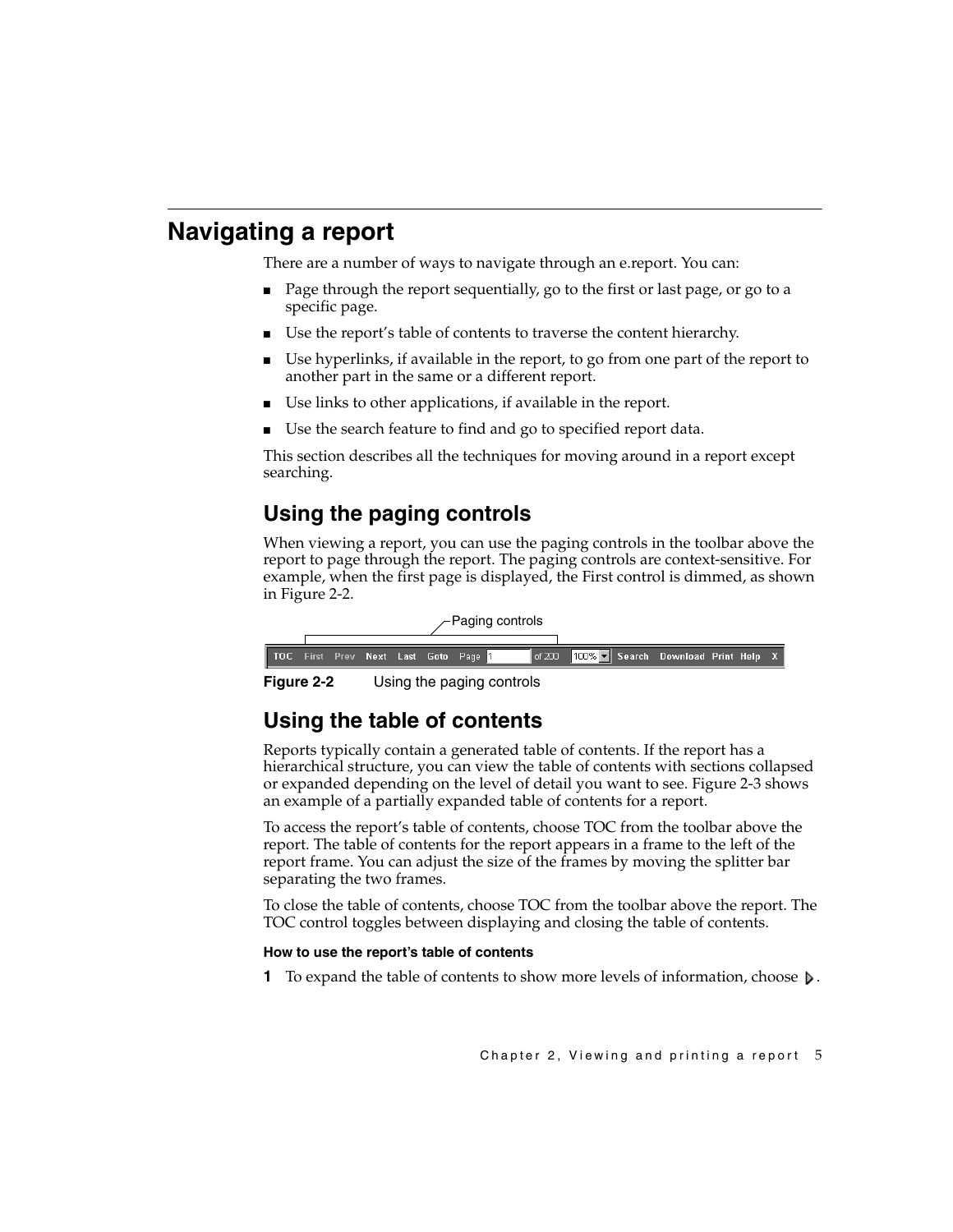

**Figure 2-3** Using the table of contents

- <span id="page-11-4"></span><span id="page-11-1"></span>**2** To collapse the table of contents to show fewer levels of information, choose .
- <span id="page-11-8"></span>**3** To go to an item displayed in the table of contents, choose the link.

#### <span id="page-11-0"></span>**Using hyperlinks**

<span id="page-11-5"></span><span id="page-11-3"></span><span id="page-11-2"></span>During the design process, the report developer has the option to provide hyperlinks in any e.report. Hyperlinks make it easy to move from information in one part of a report to related information in another part of the report or to another report. A developer can use a text field, for example, to link from that field to another field in the report. A developer can also add buttons, such as More or Back, to facilitate navigating from one part of a report to another. Not all reports include hyperlinks.

#### <span id="page-11-7"></span><span id="page-11-6"></span>**How to use a hyperlink**

- **1** To find a hyperlinked field, pass the cursor over a field. The cursor changes to a small hand if the field contains a hyperlink. [Figure 2-4](#page-12-1) shows an example of a hyperlinked field.
- <span id="page-11-9"></span>**2** Choose the hyperlinked field to go directly to the related field. [Figure 2-5](#page-12-2) shows the field to which the hyperlink connects.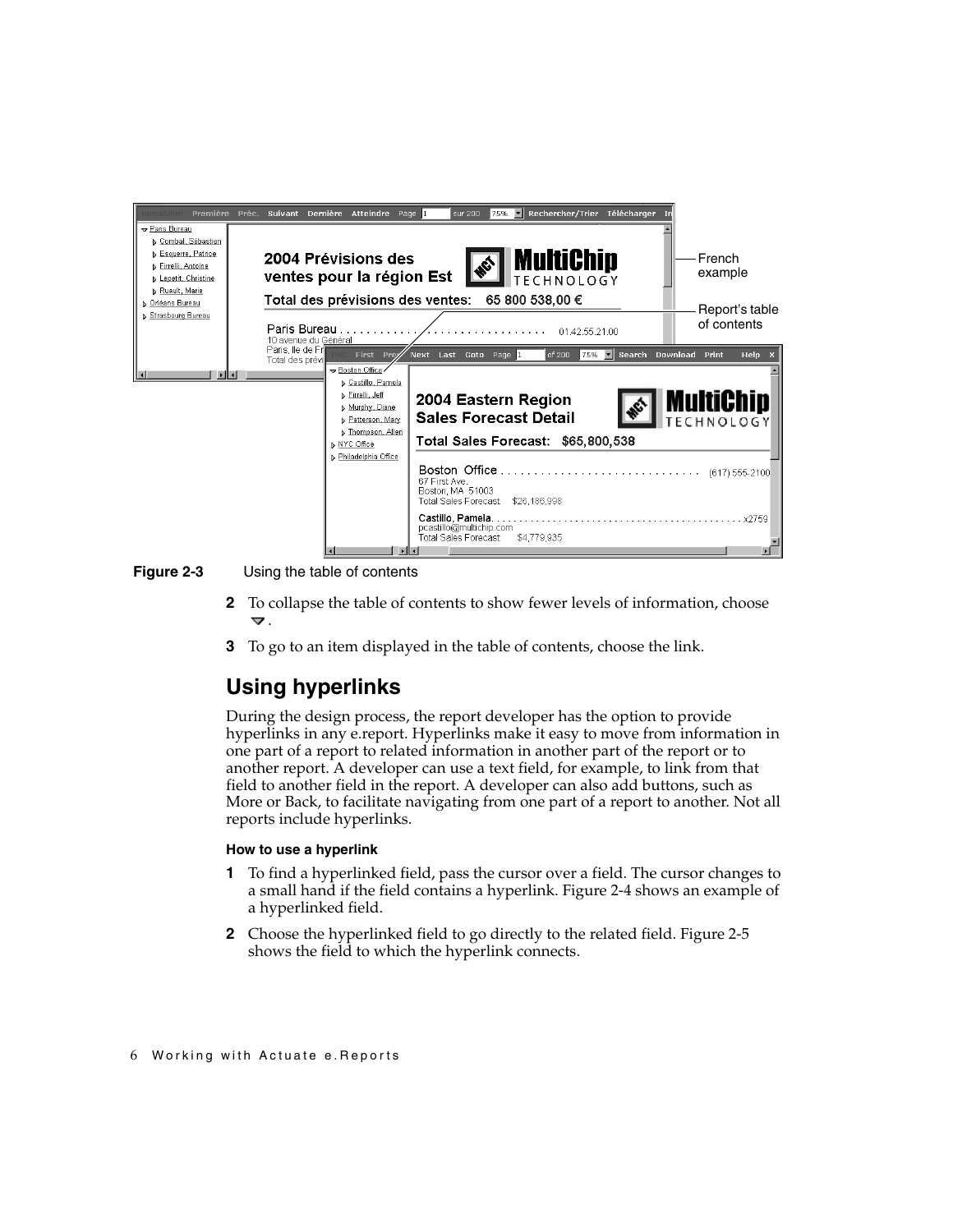

<span id="page-12-1"></span>



**Figure 2-5** Displaying the field to which the hyperlink links

#### <span id="page-12-2"></span><span id="page-12-0"></span>**Magnifying a report**

<span id="page-12-5"></span><span id="page-12-4"></span><span id="page-12-3"></span>Zooming in and out of a report makes it easier to view specific sections of a report or an entire report page. The scaling range is from 25% to 400%. The viewer uses the last zoom setting you specified as the default magnification when opening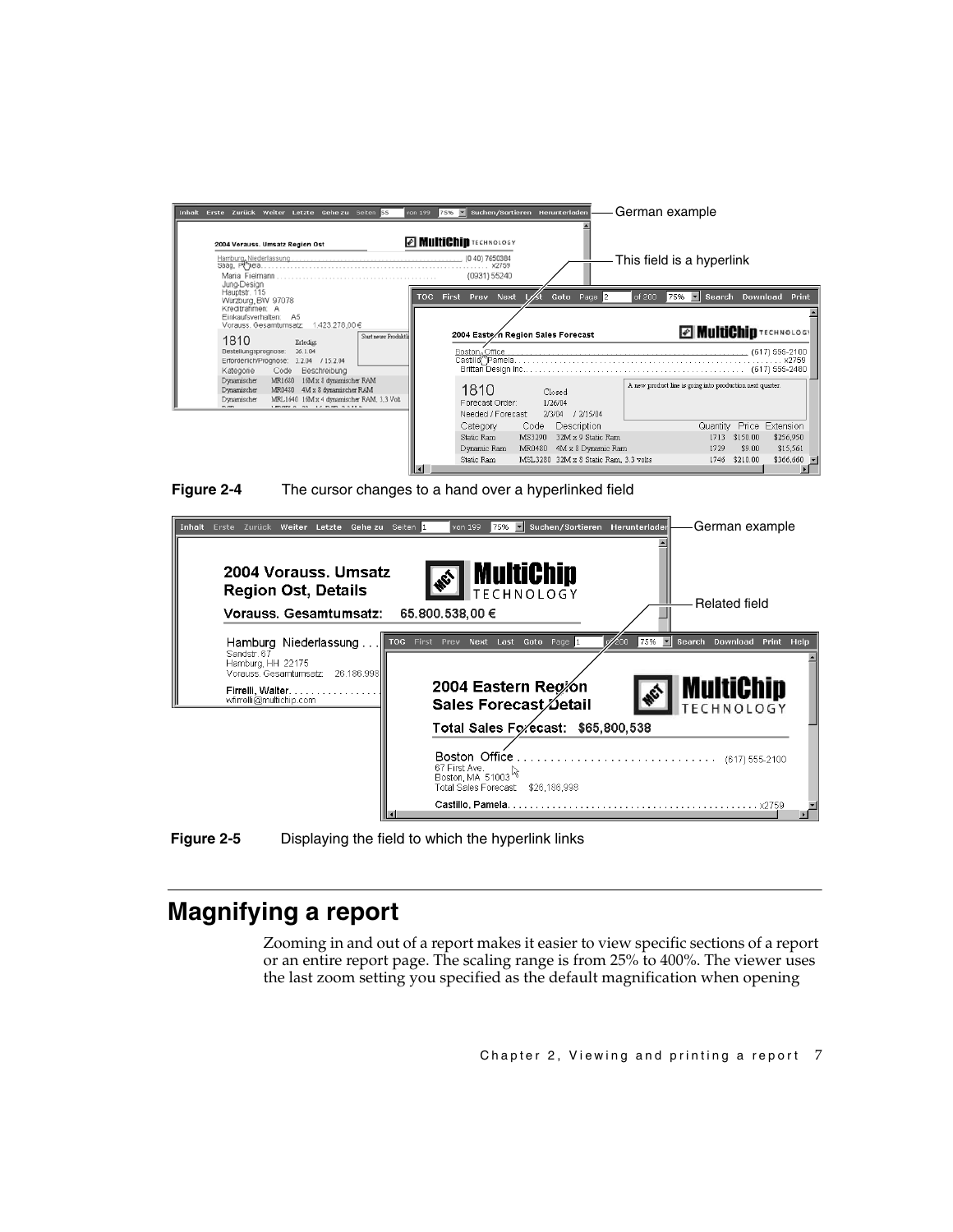reports. For example, if you previously viewed a report at 75%, the next report you open is displayed at 75%. [Figure 2-6](#page-13-2) shows how to select a zoom setting.



**Figure 2-6** Selecting a zoom setting

#### <span id="page-13-2"></span><span id="page-13-0"></span>**Exporting a report**

When you have a report open, you can save the report to an external location outside the encyclopedia. Reports can be viewed or saved in different file formats. To export a report to a different format, choose Download on the toolbar. Download appears, as shown in [Figure 2-7](#page-13-1).

| Download - detail - Windows Internet Explorer                                      |                                                                                                                                                                                                                                                                                                                                                                                                                        | $ \Box$ $\times$ |
|------------------------------------------------------------------------------------|------------------------------------------------------------------------------------------------------------------------------------------------------------------------------------------------------------------------------------------------------------------------------------------------------------------------------------------------------------------------------------------------------------------------|------------------|
| <b>Export Report To:</b>                                                           |                                                                                                                                                                                                                                                                                                                                                                                                                        |                  |
| $\odot$ PDF                                                                        | PDF Quality: 100<br>Split Large Pages: Default<br>Page Width:<br>Page Height:                                                                                                                                                                                                                                                                                                                                          |                  |
| O Excel Data<br>C Excel Display<br>O PowerPoint<br>$O$ RTF<br>O Fully Editable RTF | Tips:<br>1. Excel Data format is good for data manipulation. It was designed for<br>tabular and listing reports.<br>2. Fully Editable RTF format is good for multi-control editing, but creates<br>significantly larger files than RTF format.<br>3. PDF Quality level 100 gives the lowest image guality but the smallest<br>PDF file size, and 300 gives the highest image quality but the largest<br>PDF file size. |                  |
| Page Range:                                                                        |                                                                                                                                                                                                                                                                                                                                                                                                                        |                  |
| $O$ All                                                                            |                                                                                                                                                                                                                                                                                                                                                                                                                        |                  |
| ⊙<br>Current page                                                                  |                                                                                                                                                                                                                                                                                                                                                                                                                        |                  |
| O Pages:                                                                           |                                                                                                                                                                                                                                                                                                                                                                                                                        |                  |
|                                                                                    | Enter page numbers and continuous page ranges separated by commas. For example: 1,3,5-12.                                                                                                                                                                                                                                                                                                                              |                  |
|                                                                                    |                                                                                                                                                                                                                                                                                                                                                                                                                        |                  |
| View Report                                                                        | Save Report                                                                                                                                                                                                                                                                                                                                                                                                            |                  |

<span id="page-13-1"></span>**Figure 2-7** Exporting a report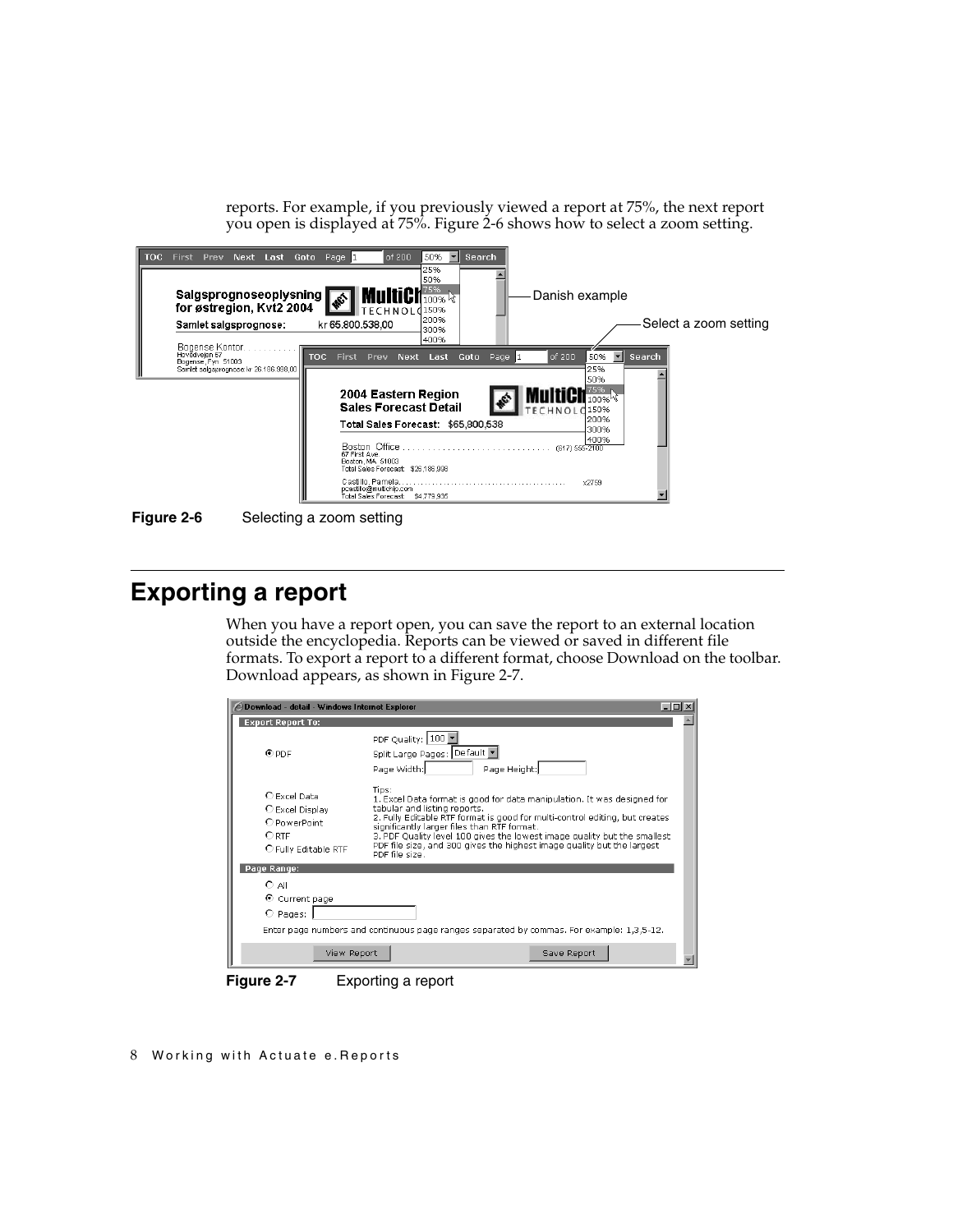<span id="page-14-15"></span><span id="page-14-7"></span>You must have the appropriate viewing software installed to open the file after exporting it. Choosing View Report displays the report with the appropriate application, but does not save the PDF file on your computer. Choosing Save Report lets you save the file on your computer. You can export a report to PDF, Excel, PowerPoint, or RTF.

#### <span id="page-14-0"></span>**Viewing and saving a report in PDF format**

<span id="page-14-5"></span>When you view and save a report in PDF format, you can view or save the entire report or a specified set of pages You can then open this file with the PDF Viewer.

#### <span id="page-14-1"></span>**Working with large files**

<span id="page-14-17"></span><span id="page-14-14"></span><span id="page-14-13"></span><span id="page-14-12"></span>Depending on the memory available on your system, the PDF Viewer can have problems opening or displaying large PDF files. When saving a large number of pages to PDF, your web browser can display a time-out message before the save operation is complete. To solve this problem, you can save the report in parts using multiple save operations.

If a report page is larger than a sheet of paper, the default behavior for the page's appearance in a PDF file is to split the page into fragments without truncating the data.

#### <span id="page-14-4"></span><span id="page-14-2"></span>**Viewing differences between PDF and DHTML files**

<span id="page-14-16"></span>When viewing or printing the PDF file, the PDF can appear different from the displayed DHTML report. The differences fall into the following categories:

- Intentional differences are part of the report design implementation. Report designers can include or exclude some elements of the report from the PDF. For example, the report's table of contents, scripting controls, and images do not necessarily appear in the PDF.
- <span id="page-14-18"></span><span id="page-14-11"></span><span id="page-14-10"></span>■ Unintentional differences are the differences over which the report developer does not have full control, for example:
	- Browser settings can affect word-wrap characteristics of the display. If the font is not installed on the computer where the report is viewed in PDF format, the PDF Viewer substitutes fonts.
	- If a report uses a font other than Courier, Times Roman, or Helvetica, the font must be installed on the computer where the report is generated and on the computer where the report is saved and viewed. If the font is not installed, Actuate substitutes Helvetica.

#### <span id="page-14-9"></span>**How to view or save a report in PDF format**

<span id="page-14-8"></span>Choosing a higher value in the PDF quality displays greater detail in the PDF and increases the size of the PDF file.

<span id="page-14-6"></span><span id="page-14-3"></span>**1** When the report is open, choose Download from the toolbar.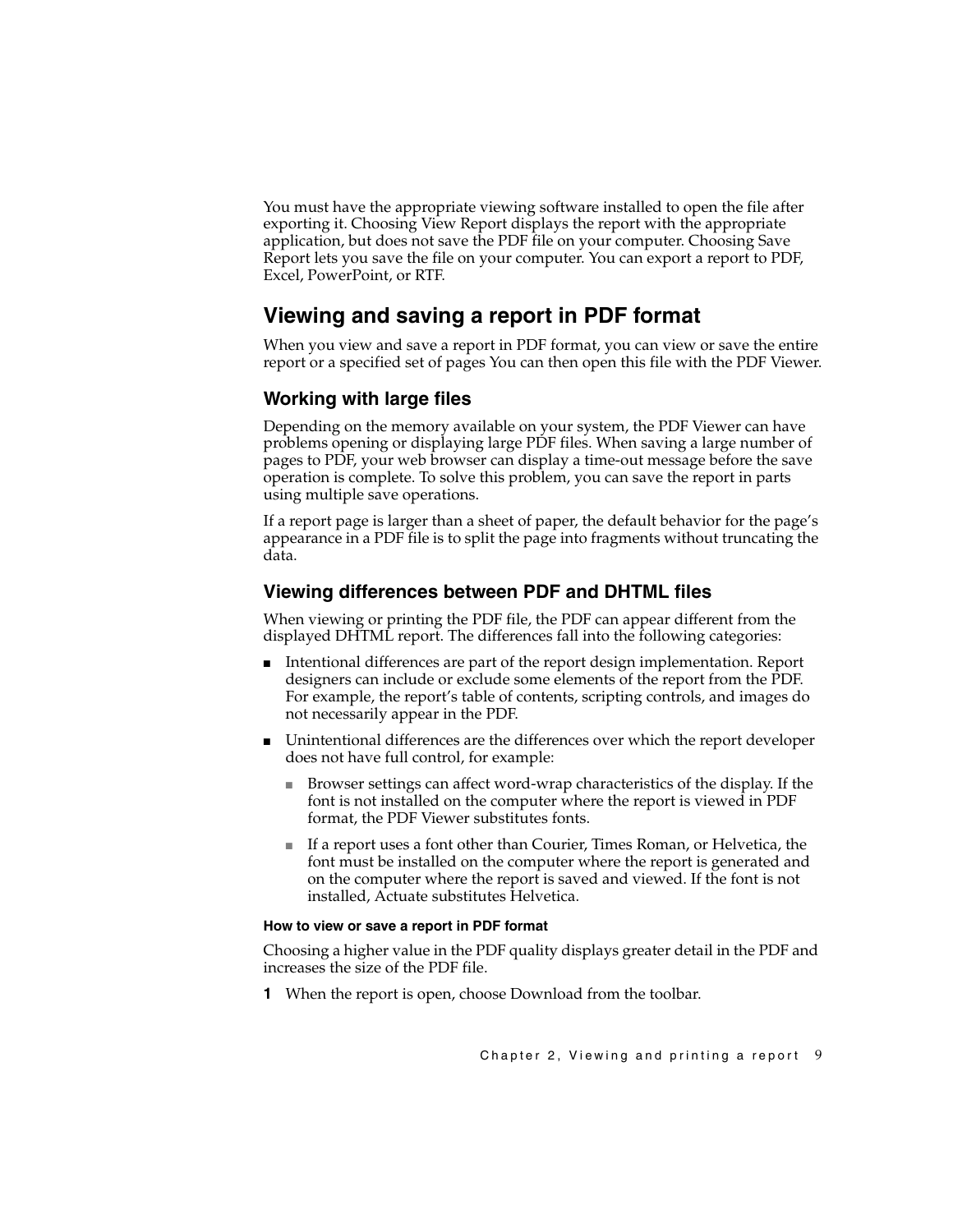- <span id="page-15-15"></span><span id="page-15-1"></span>**2** On Download, complete the following tasks:
	- Select PDF.
	- Choose the PDF quality. PDF quality is the chart quality for a PDF file. The value ranges from 100, for the lowest chart quality (192 dpi) and the smallest PDF file size, to 300, for the highest chart quality (576 dpi) and the largest PDF file size.
	- To enable viewing and printing large pages, make the following selections:
		- ❏ Choose Yes from the Split large pages drop-down list.
		- ❏ Enter values for the page width and page height.
	- Select a Page Range option.
- <span id="page-15-16"></span><span id="page-15-14"></span><span id="page-15-13"></span><span id="page-15-6"></span>**3** To save the report as PDF, choose Save Report.
- **4** To view the report as PDF, choose View Report.

#### <span id="page-15-0"></span>**Exporting a report to Microsoft Excel**

<span id="page-15-8"></span><span id="page-15-2"></span>To export a report so that the layout is retained, select Excel Display. Using this option does not display Excel row and column headings in the exported report. Although the layout of the report is retained when you make this choice, numbers are exported as string values.

<span id="page-15-12"></span><span id="page-15-11"></span><span id="page-15-9"></span><span id="page-15-4"></span>To export a tabular or list report, select Excel Data. Using this option exports numbers, retaining their data type information. This option also displays data with row and column headings and grid lines. Do not use this option if the report contains images or a complex format.

<span id="page-15-7"></span><span id="page-15-5"></span><span id="page-15-3"></span>A report that is exported to Excel does not display any controls that appear in page components of a report design. Typically, these types of control display page number. If you export a crosstab report to Excel, the appearance of the crosstab report in Excel can differ from the DHTML report. For example, the width of a column in the Excel spreadsheet can be narrower than in the crosstab report.

There is a limit to the number of pages that can be exported to Excel. The default for the page limit is 50. The Actuate iServer system administrator can change this limit.

#### <span id="page-15-10"></span>**How to export a report to Excel**

- **1** When the report is open, choose Download from the toolbar.
- **2** On Download, complete the following tasks:
	- In Export Report To, select either Excel Display or Excel Data.
	- In Page Range, select a Page Range option.
- **3** To save the report in Excel format, choose Save Report.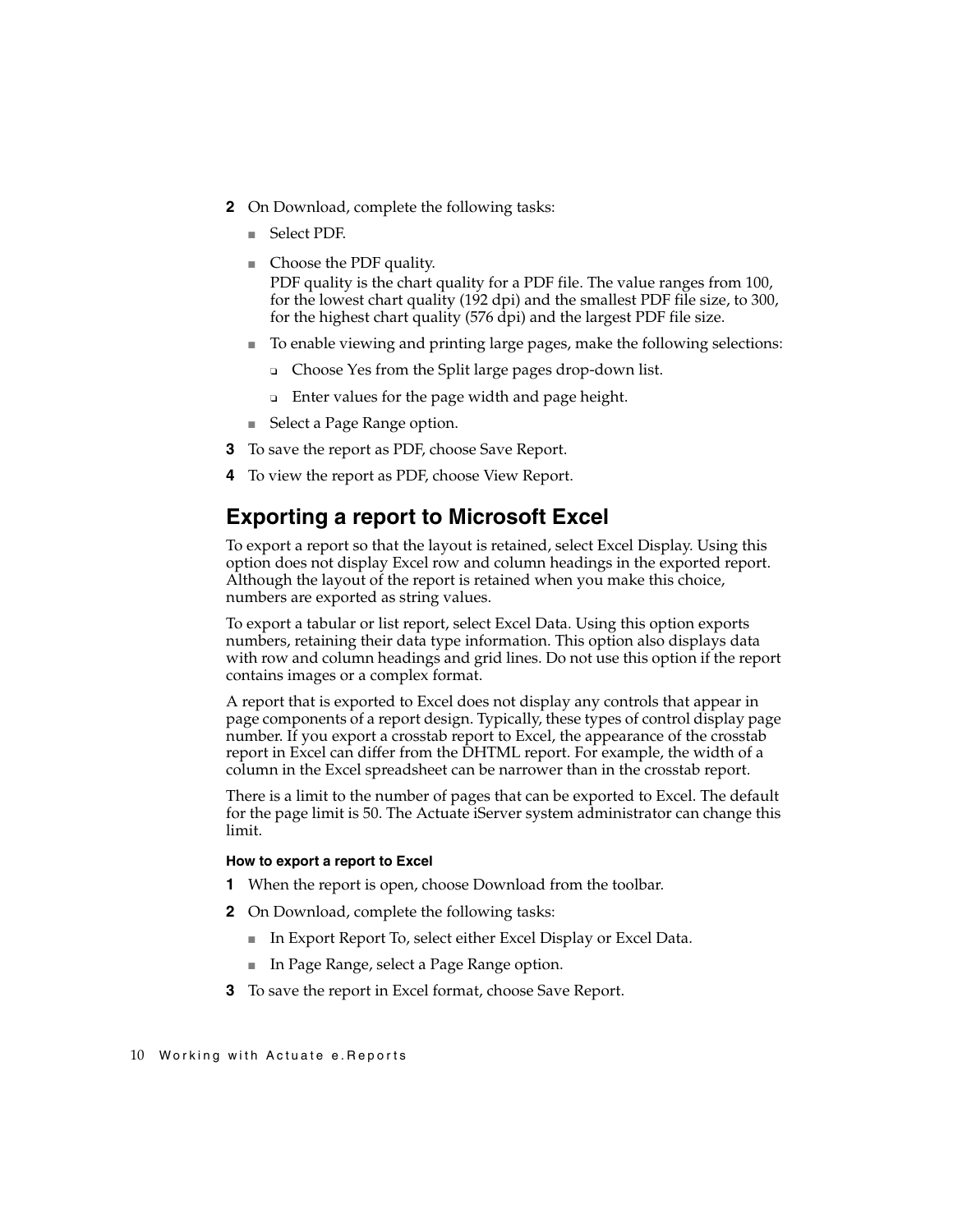**4** To view the report in Excel format, choose View Report.

#### <span id="page-16-0"></span>**Exporting a report to Microsoft PowerPoint**

<span id="page-16-11"></span>Export to Microsoft PowerPoint for fully editable presentations of reports with charts and dynamic text.

#### <span id="page-16-10"></span>**How to export a report to PowerPoint**

- **1** When the report is open, choose Download from the toolbar.
- <span id="page-16-9"></span><span id="page-16-7"></span>**2** On Download, complete the following tasks:
	- Select PowerPoint.
	- Select a Page Range option.
- **3** To save the report in PowerPoint format, choose Save Report.
- **4** To view the report in PowerPoint format, choose View Report.

#### <span id="page-16-1"></span>**Exporting a report to RTF**

<span id="page-16-3"></span>When you export to RTF, the appearance of the exported report can be different from the appearance of the report in the DHTML Viewer. If you export a report that is densely populated with controls to RTF, Microsoft Word can take a long time to open the file. For example, opening a large RTF crosstab report in Microsoft Word can take several minutes. You can render data controls as text frames or text boxes. To render data controls as text frames, choose RTF. To render data controls as text boxes, choose Fully Editable RTF.

#### <span id="page-16-12"></span><span id="page-16-4"></span>**How to export a report to RTF**

- <span id="page-16-5"></span>**1** When the report is open, choose Download from the toolbar.
- **2** On Download, complete the following tasks:
	- In Export Report To, choose to render your data controls as either RTF or Fully Editable RTF.
	- In Page Range, select a Page Range option.
- <span id="page-16-8"></span>**3** To save the report in RTF format, choose Save Report.
- **4** To view the report in RTF format, choose View Report.

#### <span id="page-16-2"></span>**Printing a report**

<span id="page-16-6"></span>After running a report and viewing it in DHTML format, you can print the report document from your web browser.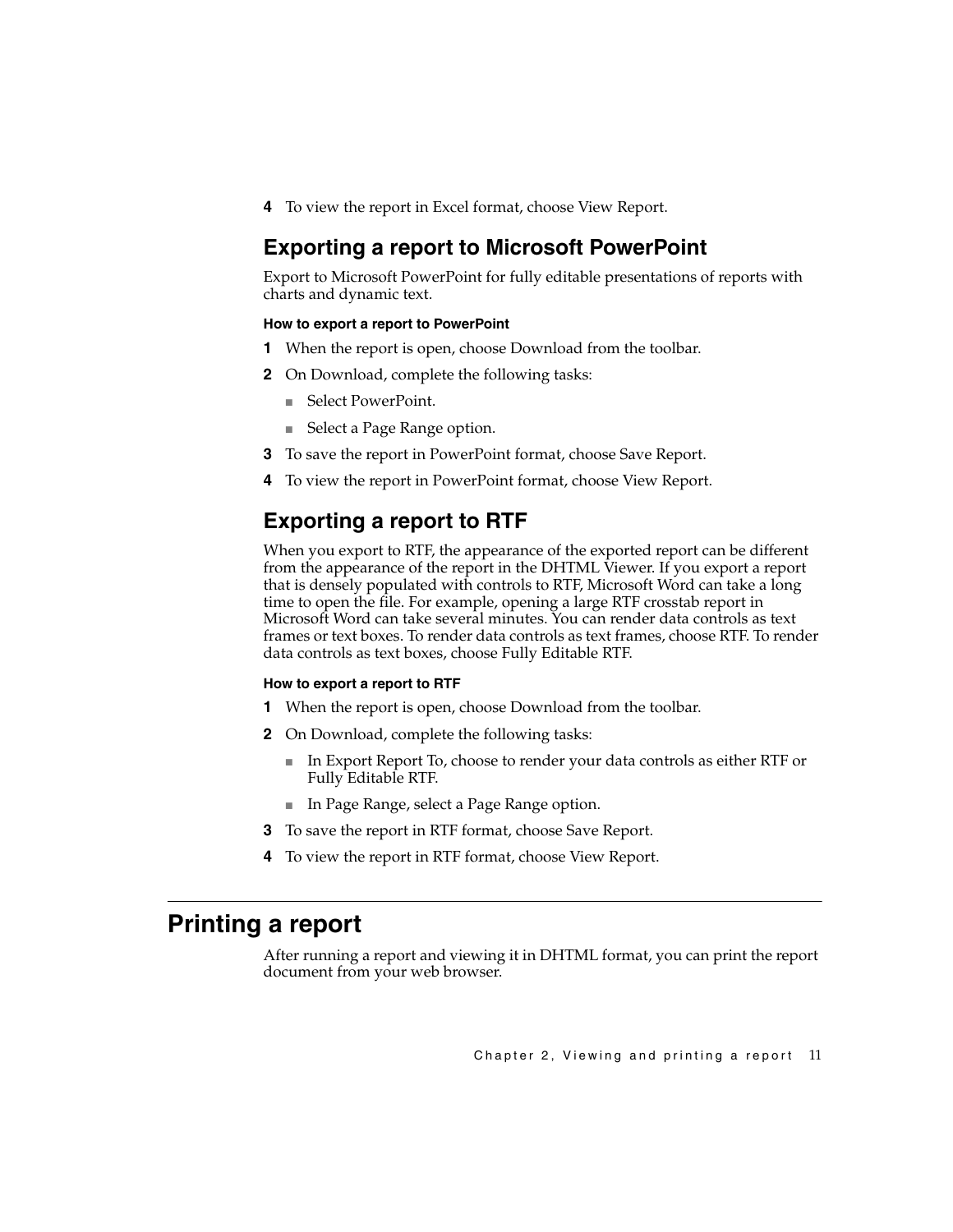#### **How to print a DHTML report from a web browser**

Print

If you have a DHTML report open in your web browser, follow these steps to print the document without saving it to your system.

<span id="page-17-3"></span>**1** Choose Print. The report generates in Adobe Acrobat PDF format and appears in a new web browser window. Print appears, as shown in [Figure 2-8](#page-17-0).

<span id="page-17-1"></span>

| Print                                                | ?                                             |
|------------------------------------------------------|-----------------------------------------------|
| Printer                                              |                                               |
| <b>\\DRUID\Liberty</b><br>Name:                      | Properties                                    |
| Status:<br>Ready                                     | Reverse pages                                 |
| Type:<br>HP LaserJet 5Si Mopier PS                   | Print as image                                |
| Where:<br>liberty                                    | Print to file                                 |
| Print Range                                          | Copies and Adjustments                        |
| $G$ All<br>C Selected pages/graphic                  | ÷<br>I1<br>Number of copies:                  |
| C Current page                                       | $\nabla$ Collate                              |
| to: $200$<br>C Pages from: 1                         | $\nabla$ Shrink oversized pages to paper size |
| Print: Even and Odd Pages                            | $\nabla$ Expand small pages to paper size     |
| $\nabla$ Comments                                    | Auto-rotate and center pages                  |
|                                                      |                                               |
| PostScript Options                                   | Preview<br>$\leftarrow 8.50 \rightarrow$      |
| Language Level 2<br>Print Method:                    |                                               |
| ○ Optimize for Speed                                 |                                               |
| <b>▽</b> Download Asian Fonts<br>Save Printer Memory | 11.00                                         |
|                                                      |                                               |
| Color Managed: On printer                            |                                               |
|                                                      | Units: Inches<br>Zoom: 100.0%                 |
| Printing Tips                                        | Cancel<br>OK                                  |
|                                                      |                                               |

<span id="page-17-2"></span><span id="page-17-0"></span>**Figure 2-8** Printing a report

**2** Select a printer and set the necessary options. Preview displays the report layout. Choose OK.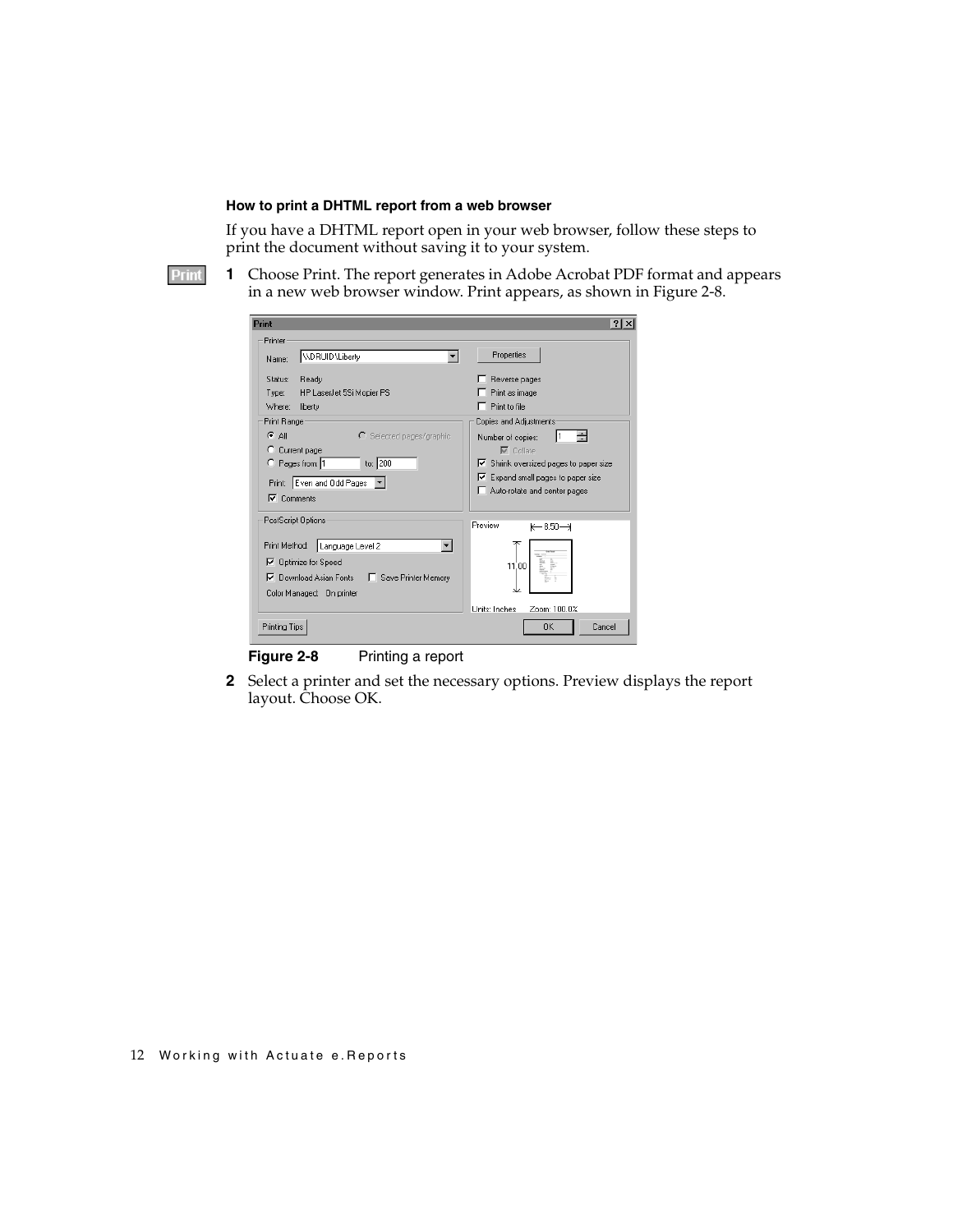#### **Chapter**

# 3

# <span id="page-18-2"></span><span id="page-18-0"></span>**Searching a report**

<span id="page-18-1"></span>This chapter contains the following topics:

- [About searching in e.reports](#page-19-0)
- [Searching for report data](#page-19-3)
- [Using a search expression in the search conditions](#page-24-0)
- [Using search results to navigate the report](#page-27-1)
- [Saving search results](#page-28-0)
- [About saving search conditions](#page-29-0)
- [Opening and running a search definition file](#page-31-0)
- [Analyzing search results](#page-31-1)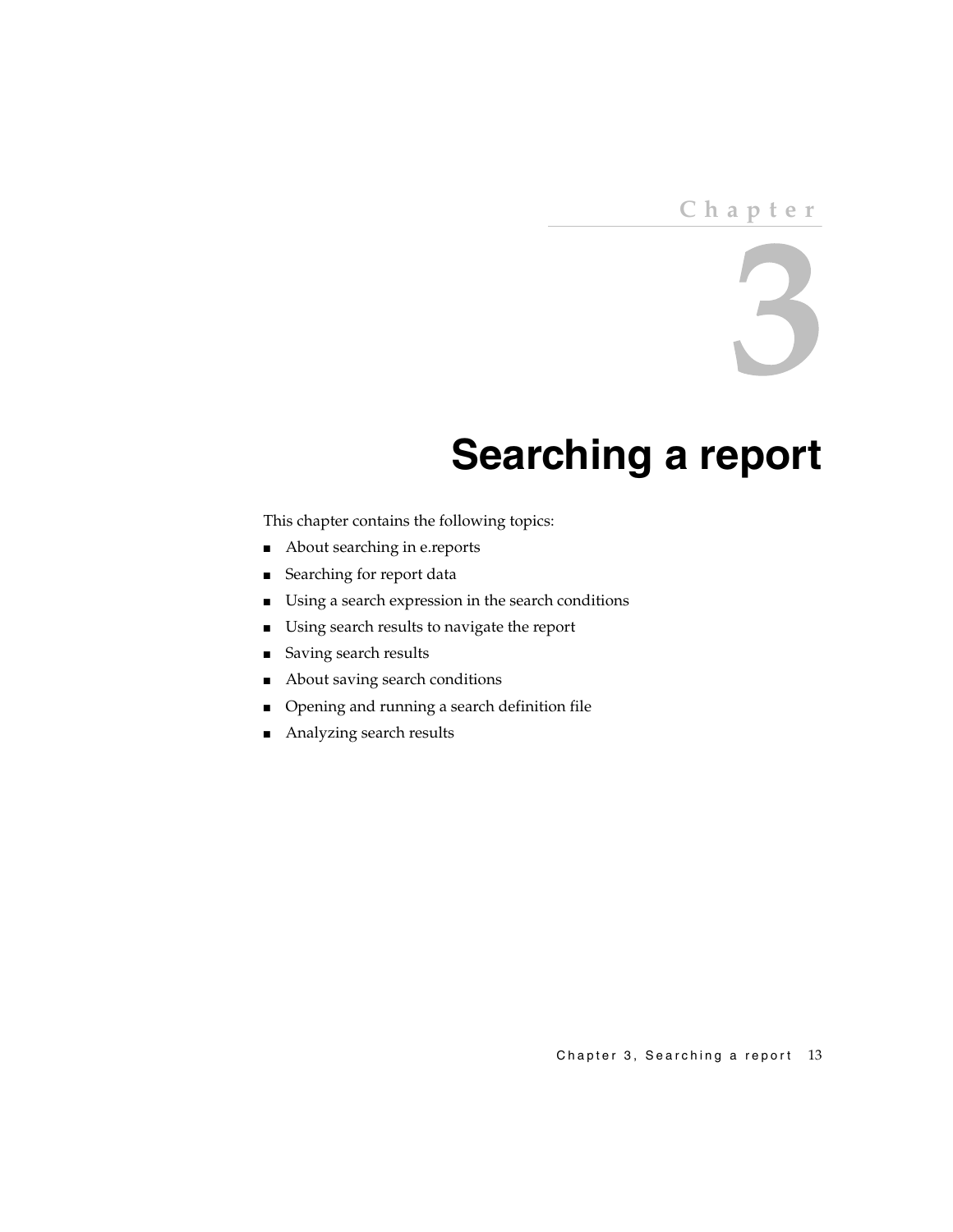#### <span id="page-19-0"></span>**About searching in e.reports**

<span id="page-19-5"></span>When viewing an e.report, you can search for specific data within the report. With the search feature you can do the following:

- Find data that match a specified condition
- Display some or all of the search results
- Save the search results to a file
- Save the search conditions and display options to a file

If you run a report executable for immediate viewing, and the resulting report document is long, pages appear as the Actuate iServer System generates them. Because searching requires complete data, you can search a report only when it finishes loading in the report window.

#### <span id="page-19-1"></span>**About searchable report fields**

<span id="page-19-4"></span>Unlike searching capabilities in word processors or text editors, where searches are on a single text value, the Actuate Basic search feature looks for user-specified values in one or more report fields.

For example, you can find all customer names that begin with M by searching on a customer name field. A more complex search using multiple fields would be, for example, to find all customers in a particular region with purchases over a certain amount. In this example, you would search for certain values in a customer name field, a region field, and a purchase amount field.

The report fields on which you can search depend on which fields the report developer has designated as searchable.

#### <span id="page-19-2"></span>**Identifying a searchable report field**

<span id="page-19-7"></span><span id="page-19-6"></span>To locate searchable fields, choose Search on the toolbar, then move your cursor over fields in the report. If the cursor over a field turns into a hand icon and the word Searchable! appears, you can search on that field, as shown in [Figure 3-1](#page-20-1).

#### <span id="page-19-3"></span>**Searching for report data**

<span id="page-19-8"></span>To search for specific report data, you select one or more report fields to search, and specify the value to search for each selected field. Searching on one field is straightforward. When searching on multiple fields, however, it helps to understand the effect of selecting multiple fields for a search. Sometimes, it also helps to understand the structure of the report.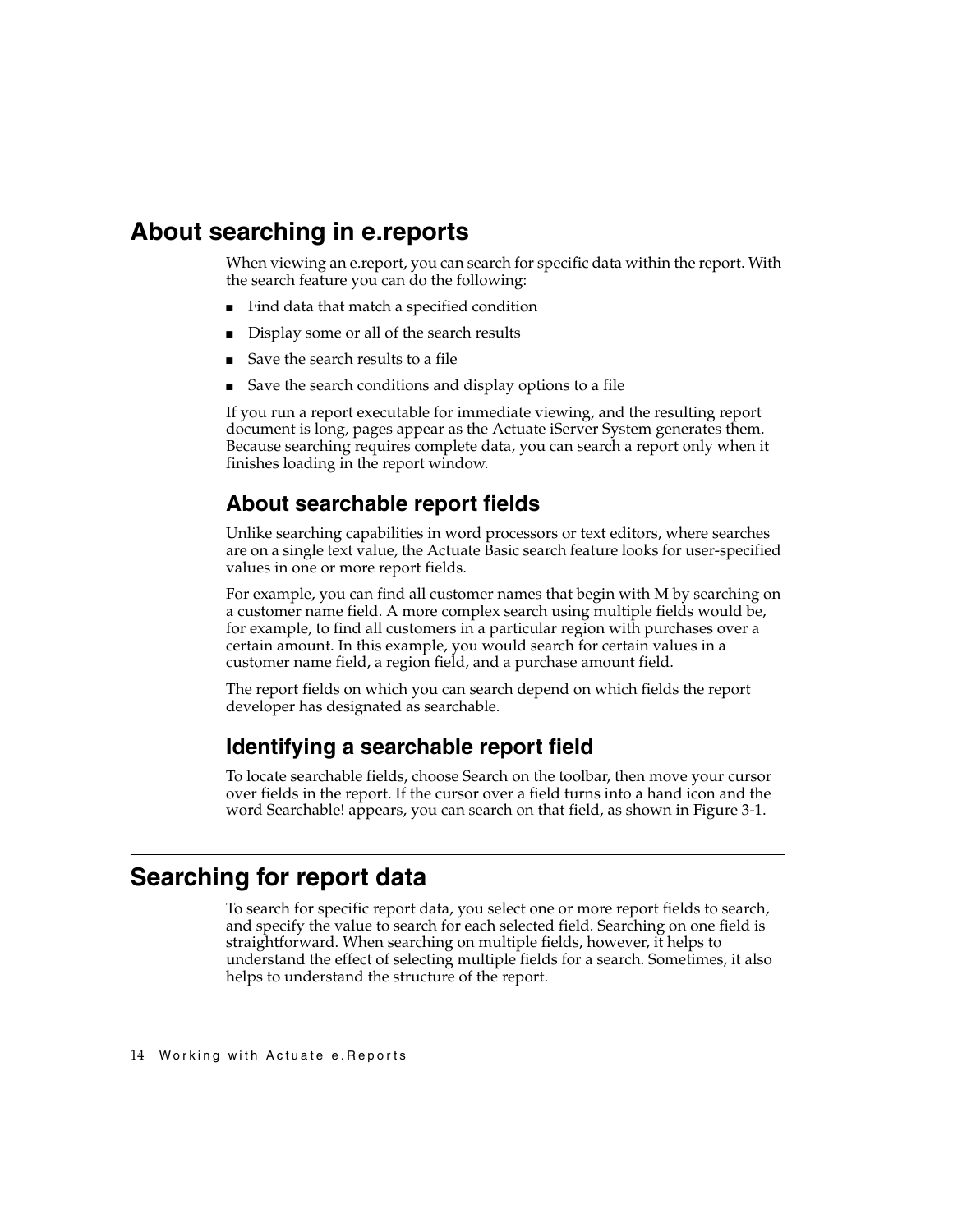

<span id="page-20-1"></span>

#### <span id="page-20-0"></span>**Understanding how a multifield search works**

<span id="page-20-5"></span><span id="page-20-2"></span>In a multifield search, each field you add to the search condition adds an And logical operation. For example, if you select three fields and specify values for each, the search condition, in effect, is condition1 And condition2 And condition3. There is a match only if all conditions are true.

<span id="page-20-6"></span><span id="page-20-4"></span><span id="page-20-3"></span>The fields you select for a search must relate to each other. As you add each field to the search list, the Actuate Basic search feature analyzes the relationships among the fields. If a field does not match a supported relationship, the Actuate Basic search feature displays an error message. The Actuate Basic search feature supports one-to-one and one-to-many relationships among fields.

For a successful search, you can add any fields that are contained within a selected parent field. For example, if a report lists all sales representatives by region, the parent field is the region, and the child field is the sales representative. In this scenario, you can create a search that finds the Western region (region field  $=$  Western) and sales representatives whose last names start with T (sales rep  $=$ T\*). You can apply this parent-child principle when creating a search condition no matter how many hierarchical levels the report contains.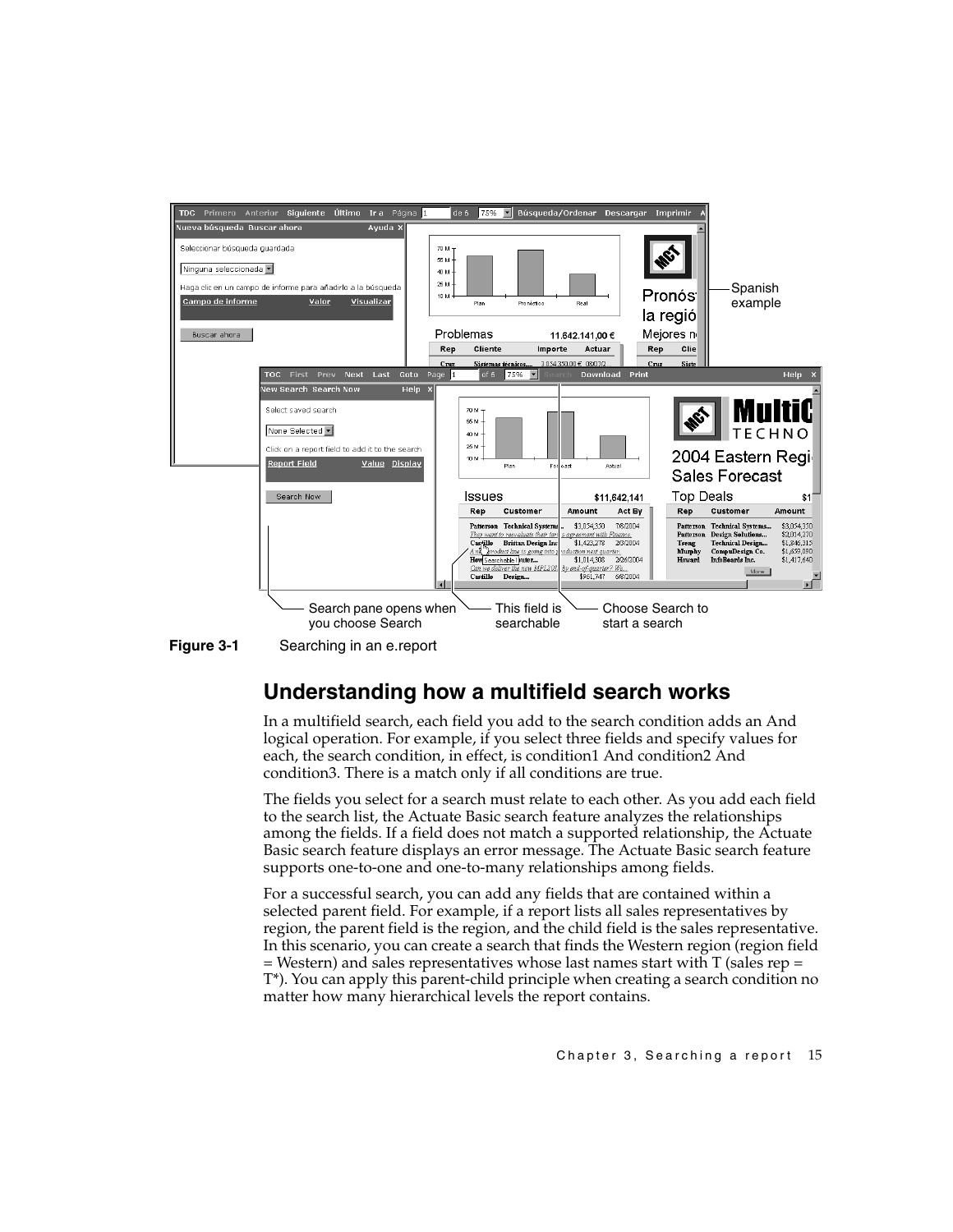<span id="page-21-9"></span>The best way to see the structure of a report is to view its table of contents, if one exists. To do so, choose TOC from the toolbar. If the report has a hierarchical structure, you can view the table of contents with sections collapsed or expanded, depending on the level of detail you want to see.

#### <span id="page-21-0"></span>**Creating search conditions**

<span id="page-21-8"></span><span id="page-21-5"></span>You create search conditions through the search pane. You can modify your search conditions or cancel a search any time before you execute the search process. For example, you can remove fields or change field values.

#### **How to create search conditions**

The following steps assume you already have a report open for viewing.

- <span id="page-21-6"></span><span id="page-21-3"></span>**1** Choose Search from the toolbar. The search pane appears to the left of the report window.
- <span id="page-21-7"></span><span id="page-21-4"></span><span id="page-21-2"></span>**2** Specify the field to search by choosing a searchable report field from the report in the right pane. The field name appears in the Report Field column in the search pane, as shown in [Figure 3-2](#page-21-1).



<span id="page-21-1"></span>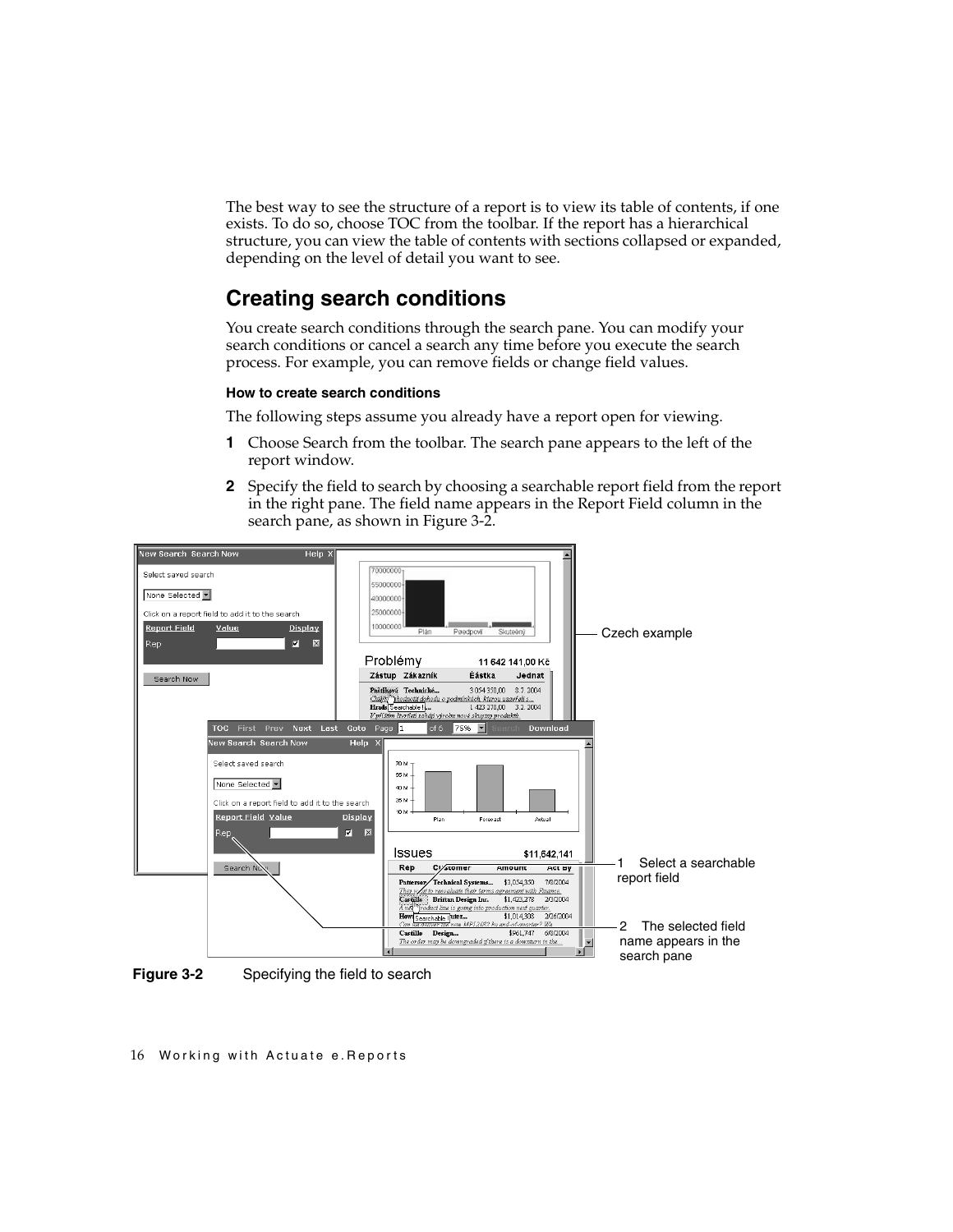- <span id="page-22-6"></span><span id="page-22-5"></span><span id="page-22-3"></span><span id="page-22-1"></span>**3** Specify the value to search. You can specify a literal value, or a search expression that contains operators and wildcard characters. If you leave the field value blank, the Actuate Basic search feature finds and returns all values for the field.
- <span id="page-22-2"></span>**4** Check the Display option if you want to display the field results in the search results pane.
- <span id="page-22-4"></span>**5** To search multiple fields, repeat steps [2](#page-21-2) to 4. [Figure 3-3](#page-22-0) shows an example of the search pane with search conditions entered.



<span id="page-22-0"></span>**Figure 3-3** Displaying multiple search conditions

Choose Search Now to start the search process. The search results appear in the search pane, as shown in [Figure 3-4.](#page-23-0) In each column, the data appears in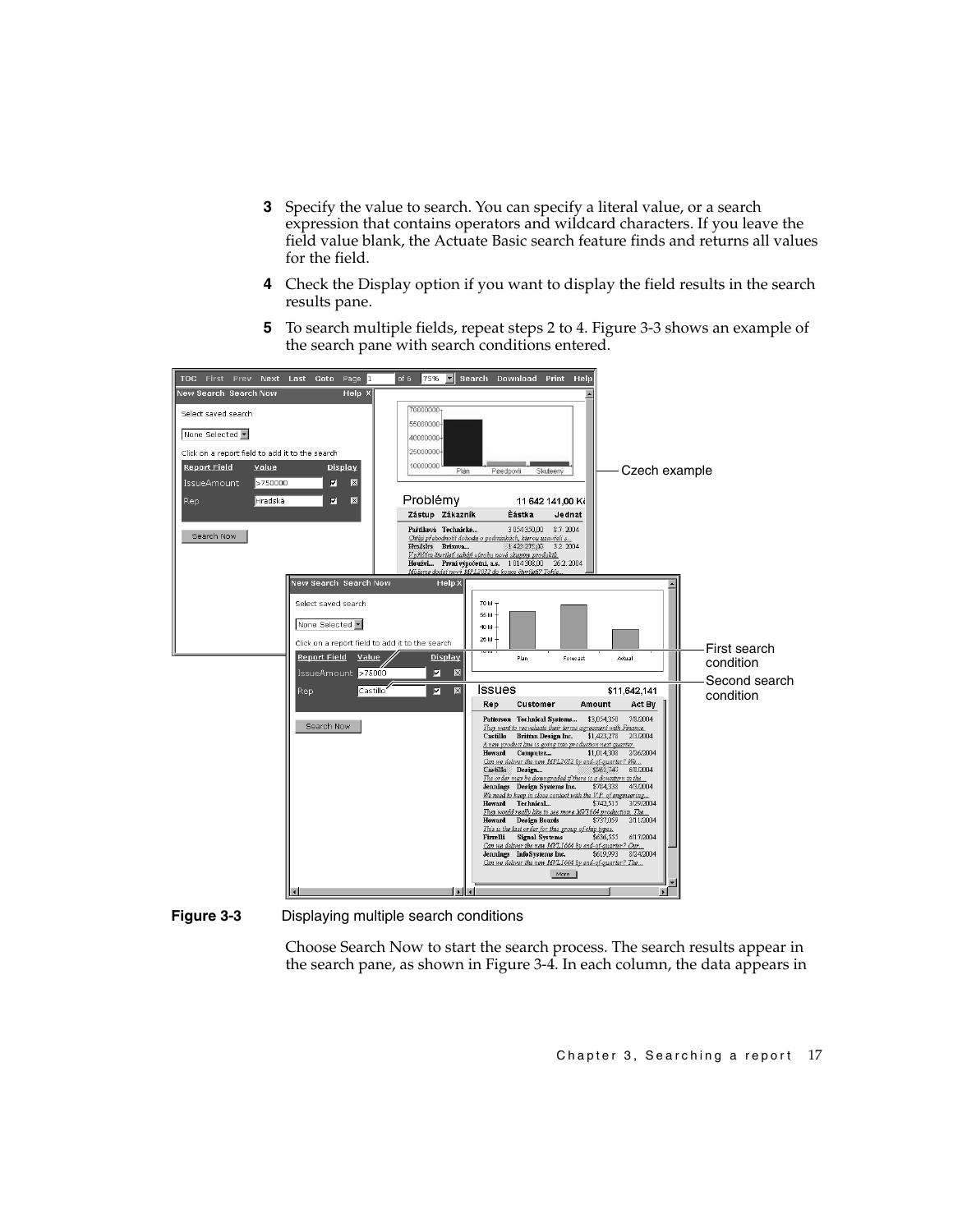the order in which it appears in the report. The order in which the columns appear can be different from the order in which you choose the report fields.



<span id="page-23-0"></span>**Figure 3-4** Displaying search results

#### <span id="page-23-1"></span>**How to modify search conditions**

You can change your search conditions any time before you choose Search Now, which starts the search process.

- <span id="page-23-3"></span>**1** To remove a field from the search, choose the X button next to the Display checkbox.
- <span id="page-23-2"></span>**2** To remove all the fields from the search, choose New Search.
- <span id="page-23-4"></span>**3** To stop searching altogether, choose the X option at the top of the search pane. This closes the search pane.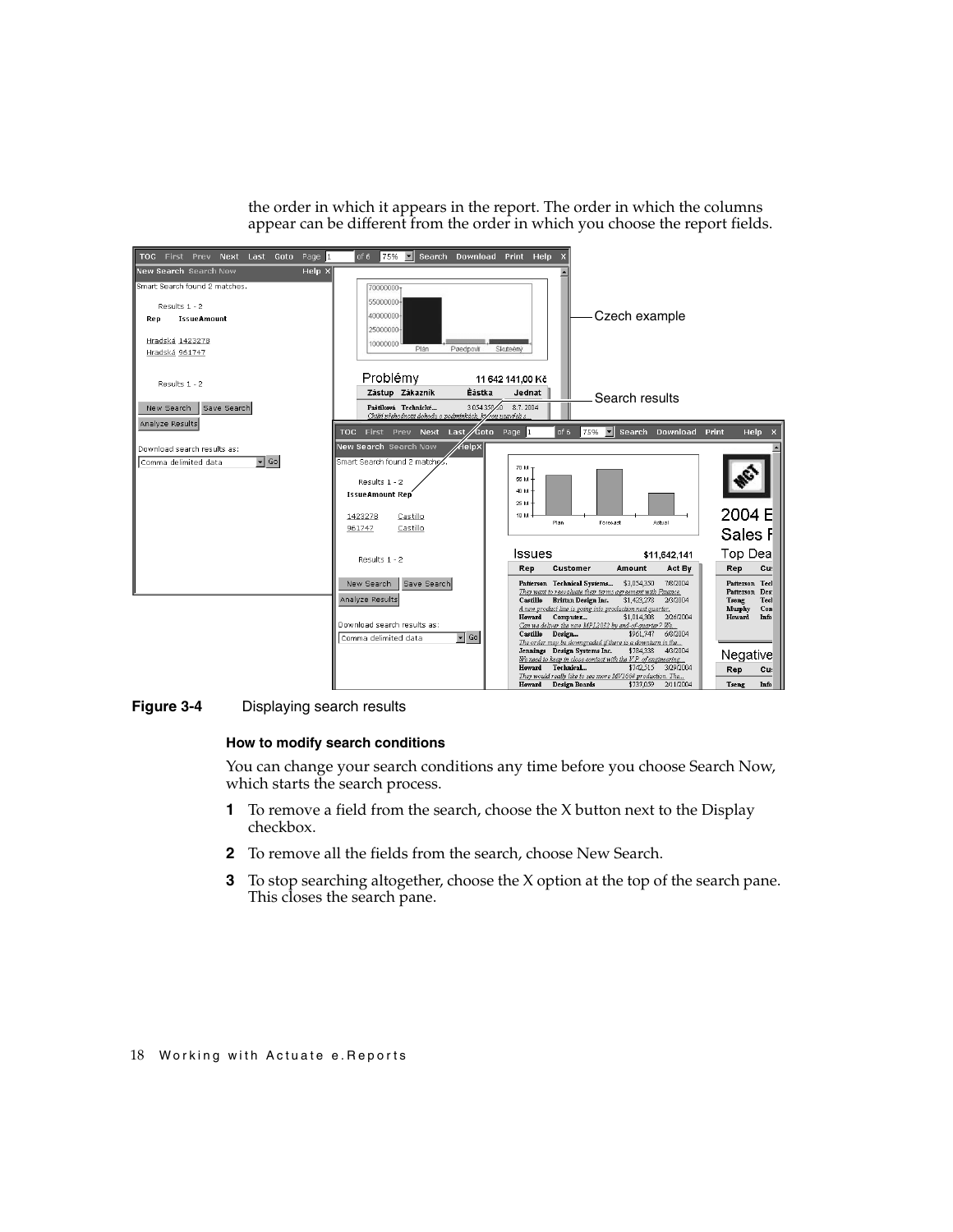#### <span id="page-24-0"></span>**Using a search expression in the search conditions**

<span id="page-24-20"></span><span id="page-24-19"></span><span id="page-24-14"></span>When you specify the value to search for in a report field, you can specify a literal value, such as Leslie Thompson, to search for one match. Typically, though, you specify a search expression to find a set of matches. For example, you can specify the expression, "\*Thompson" to find all names that end with Thompson. e.Reports support several operators and wildcard characters that you can use in search expressions. You can create complex expressions that use a combination of operators and wildcard characters.

#### <span id="page-24-1"></span>**Using operators in a search expression**

[Table 3-1](#page-24-2) lists and describes the operators you can use in search expressions specified in the Value column in the search window.

<span id="page-24-23"></span><span id="page-24-22"></span><span id="page-24-21"></span><span id="page-24-18"></span><span id="page-24-17"></span><span id="page-24-16"></span><span id="page-24-15"></span><span id="page-24-13"></span><span id="page-24-12"></span><span id="page-24-11"></span><span id="page-24-10"></span><span id="page-24-9"></span><span id="page-24-8"></span><span id="page-24-7"></span><span id="page-24-6"></span><span id="page-24-5"></span><span id="page-24-4"></span><span id="page-24-3"></span>

| Operator | Description                                                                 | Examples      | <b>Matches</b>  |
|----------|-----------------------------------------------------------------------------|---------------|-----------------|
| $=$      | Equals. By default, the $=$                                                 | $=MR1500$     | <b>MR1500</b>   |
|          | operator is implied.                                                        | <b>MR1500</b> | <b>MR1500</b>   |
| $\rm{>}$ | Greater than or alphabetically                                              | >100          | 101, 115, 200   |
|          | after                                                                       | $>$ Ace       | Acer, Adobe     |
| $\,<\,$  | Less than or alphabetically                                                 | <100          | 10, 50, 99      |
|          | before                                                                      | $<$ Ace       | Aamco, Abel     |
| >=       | Greater than or equal to                                                    | $>=100$       | 100, 101, 200   |
|          |                                                                             | $>=$ Ace      | Ace, Adobe      |
| $\leq$   | Less than or equal to                                                       | $\leq$ = 100  | 10, 50, 100     |
|          |                                                                             | $\leq$ Ace    | Ace, Aamco      |
|          | Range. Hyphen separates upper                                               | $10 - 20$     | 10, 15, 20      |
|          | and lower limits of the range.<br>For strings, - can mean the<br>following: | $A - C$       | Ace, Bell, Core |
|          | $b$ - is equivalent to $>=b$                                                | -Ace          | Ace, Aamco      |
|          | -b is equivalent to $\lt = b$                                               | Ace-          | Ace, Adobe      |
|          | - is equivalent to * (match all<br>values)                                  |               |                 |
| $\prime$ | Or. Comma separates two                                                     | 1,2           | 1, 2            |
|          | values.                                                                     | Ace, Ford     | Ace, Ford       |
| Ţ        | Not                                                                         | !1000         | 998, 999, 1001  |
|          |                                                                             | !MA           | CA, NJ, OH      |

#### <span id="page-24-2"></span>Table 3-1 Search expression operators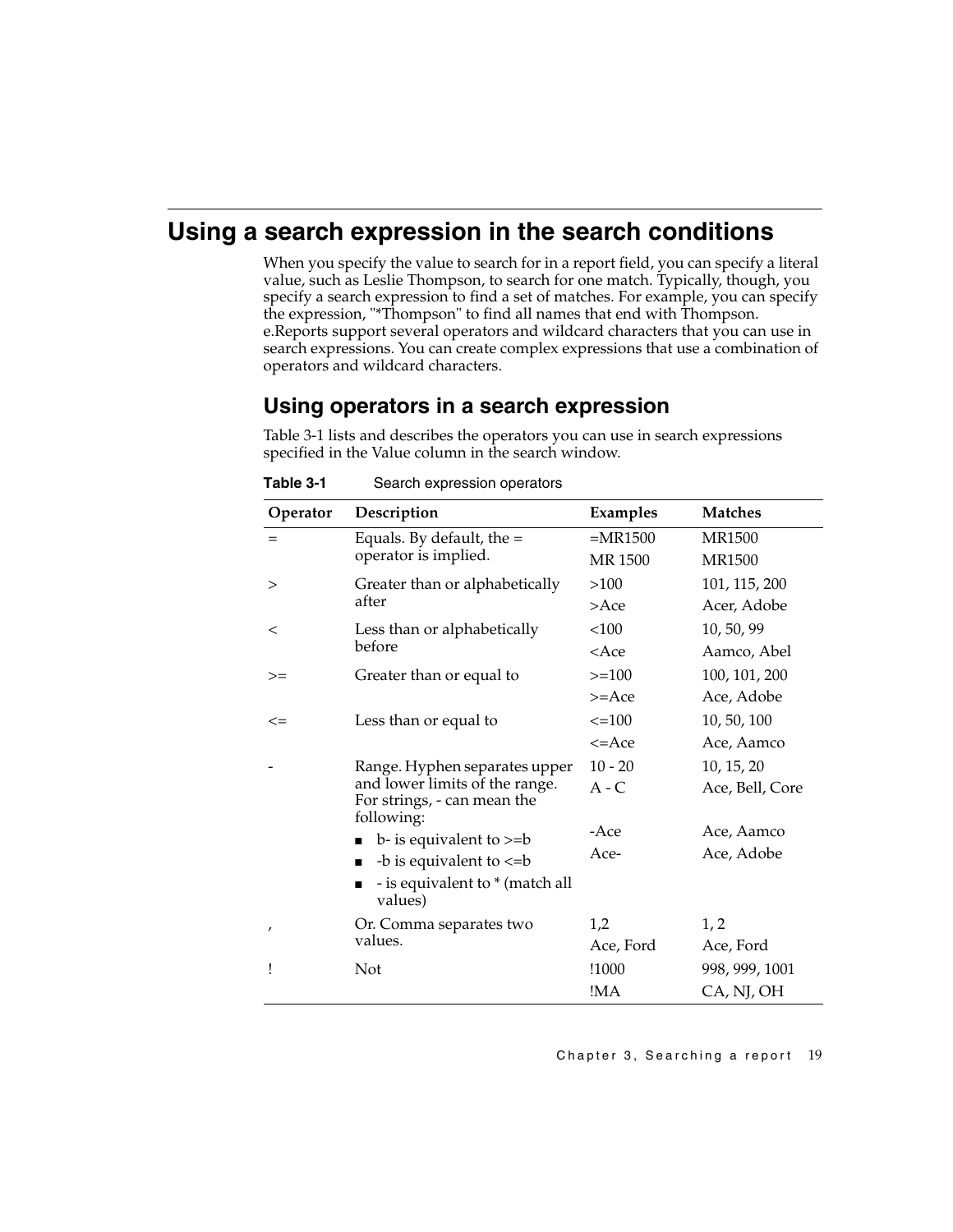#### <span id="page-25-13"></span><span id="page-25-0"></span>**Using a wildcard character in a search expression**

<span id="page-25-12"></span>Use wildcard characters to do pattern matching on text objects. [Table 3-2](#page-25-3) lists and describes the wildcard characters you can use in search expressions specified in the Value column in the search window.

<span id="page-25-7"></span><span id="page-25-5"></span>

| ے-ں <b>Julio</b> | <i>I</i> IIUVAIU VIIAIAVITIJ                      |         |                   |
|------------------|---------------------------------------------------|---------|-------------------|
| Wildcard         | Description                                       | Example | <b>Matches</b>    |
|                  | Find any one character                            | M?1680  | MR1680,<br>MS1680 |
| ×                | Find any number of characters                     | $3M^*$  | 3M A1, 3M B2      |
| #                | Find any one ASCII numeric<br>character $(0 - 9)$ | MS##90  | MS0490,<br>MS3290 |

<span id="page-25-3"></span>**Table 3-2** Wildcard characters

#### <span id="page-25-9"></span><span id="page-25-8"></span><span id="page-25-1"></span>**Using a pattern in a search expression**

<span id="page-25-14"></span><span id="page-25-10"></span><span id="page-25-6"></span>Use patterns in a search expression to qualify a search. Patterns let you search for characters in a range, or select only certain characters for searching. Use the brackets ([ ]) to place a pattern inside a search expression. [Table 3-3](#page-25-4) lists and describes examples of patterns you can use.

<span id="page-25-4"></span>

| Table 3-3 | Pattern examples |
|-----------|------------------|
|           |                  |

<span id="page-25-11"></span>

| Pattern                | Description                                                  | Example      | <b>Matches</b>                |
|------------------------|--------------------------------------------------------------|--------------|-------------------------------|
| [character list]       | Match any one character inside<br>the brackets               | M[PRS]16     | MP16,<br>MR16.<br><b>MS16</b> |
| $[a-z]$                | Match any lowercase character                                | m[a-f]1800   | ma1800,<br>mc1800             |
| $[0-9]$                | Match any ASCII numeric<br>character                         | $MX150[1-5]$ | MX1502,<br>MX1503,<br>MX1505  |
| $[a-z0-9]$             | Match any lowercase character<br>and ASCII numeric character | $m[a-c1-3]$  | $ma1, ma3$ ,<br>$mb2$ , mc3   |
| $ a-z- $               | Match any character or hyphen                                | $m[a-z-]$    | ma, mb, m-                    |
| $\lceil \wedge \rceil$ | Match one caret                                              | $*$ [^]1650  | $a^{\wedge}1650$ ,<br>b^1650  |

#### <span id="page-25-2"></span>**Searching for the ?, \*, #, and [ ] characters**

<span id="page-25-15"></span>Because the characters ?, \*, #, and [ ] have special meanings in search expressions, you must indicate when you want to search for the characters themselves. To search for a special character itself, you can use one of the following methods: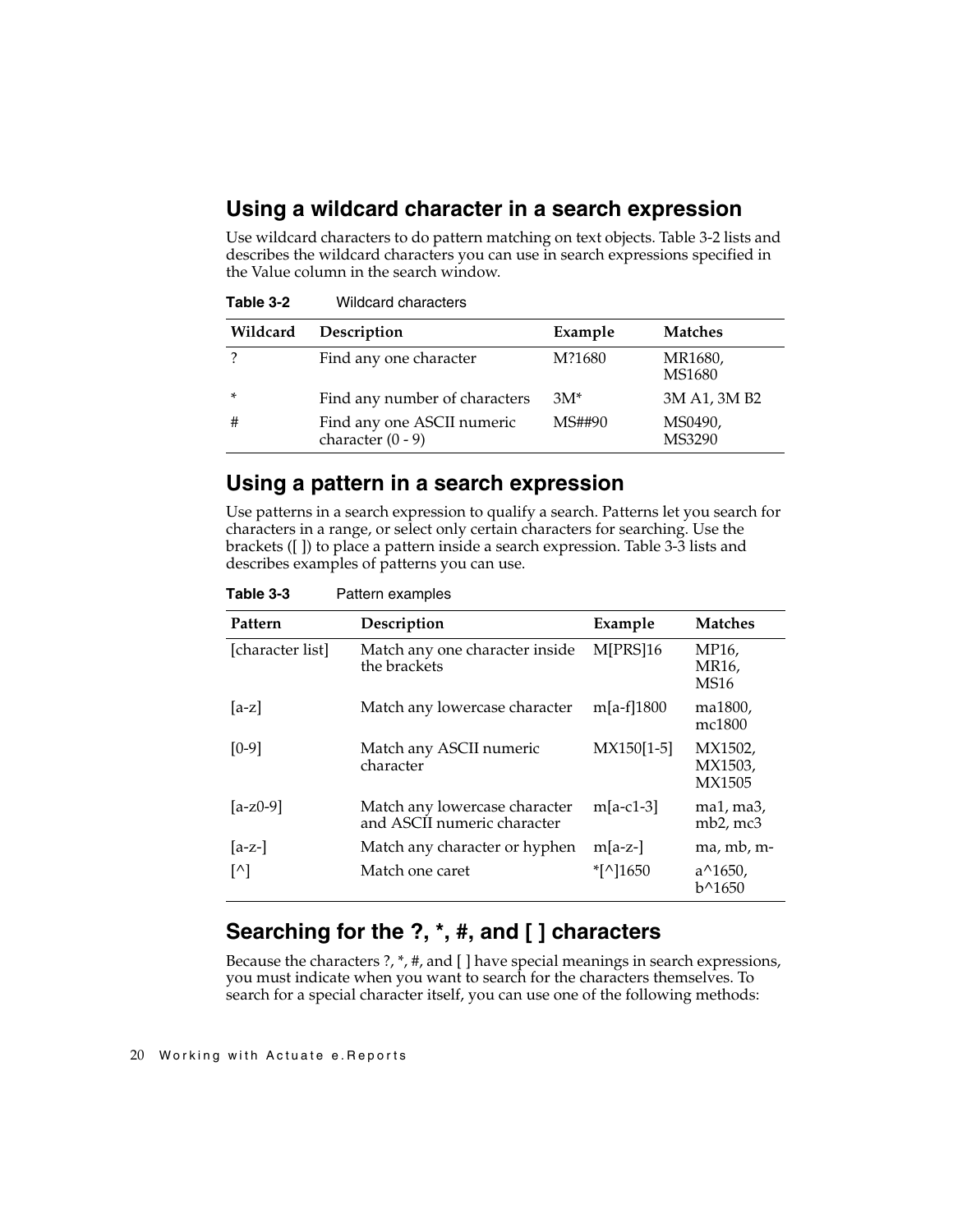- <span id="page-26-6"></span><span id="page-26-4"></span>Place the character inside brackets.
- Use the backslash  $\wedge$  before any special character, and enclose both the backslash and the character in quotation marks.

[Table 3-4](#page-26-1) lists and describes examples of how to search for special characters.

<span id="page-26-11"></span>

| Special<br>characters                            | Description                                  | Examples                       | <b>Matches</b> |
|--------------------------------------------------|----------------------------------------------|--------------------------------|----------------|
| [?] or " $\$ ?"                                  | Match one question mark                      | M[?]1600<br>$M''\$ ?''1600     | M?1600         |
| [#] or " $\setminus$ #"                          | Match one pound sign                         | M[#]1600<br>$M''\$ #''1600     | M#1600         |
| $\lceil$ *] or " $\setminus$ *"                  | Match one asterisk                           | $M[$ *] 1600<br>$M''\^*$ "1600 | $M*1600$       |
| $\left[\left[\right]\right]$ or " $\setminus$ [" | Match one open bracket                       | M[[A]]6<br>$M''\TA''\Tb''6$    | M[A]6          |
| $[  $ or "\]"                                    | Match one close bracket                      | M[[A]]6<br>$M''\TA''\Tb''6$    | M[A]6          |
| $\lceil$ "\ $\lceil$ "-"\ $\lceil$ "]            | Match any ASCII character<br>between [ and ] | $M['\T'$ -"\]"]                | M[A]<br>M[b]   |

<span id="page-26-1"></span>**Table 3-4** Searching for special characters

#### <span id="page-26-10"></span><span id="page-26-0"></span>**Searching for a string that contains a special character**

<span id="page-26-13"></span><span id="page-26-12"></span>If a search text string contains one or more special characters, you must type a backslash (\) before each special character and enclose the string in quotation marks. Special characters include the following characters that are operators in a search expression:

- <span id="page-26-2"></span>■ Comma  $(.)$
- <span id="page-26-9"></span><span id="page-26-3"></span>■ Hyphen (-)
- <span id="page-26-7"></span>Exclamation point (!)
- Less than sign  $(\le)$
- <span id="page-26-8"></span>Greater than sign  $(>)$
- <span id="page-26-5"></span>Equal sign  $(=)$
- Backslash  $(\setminus)$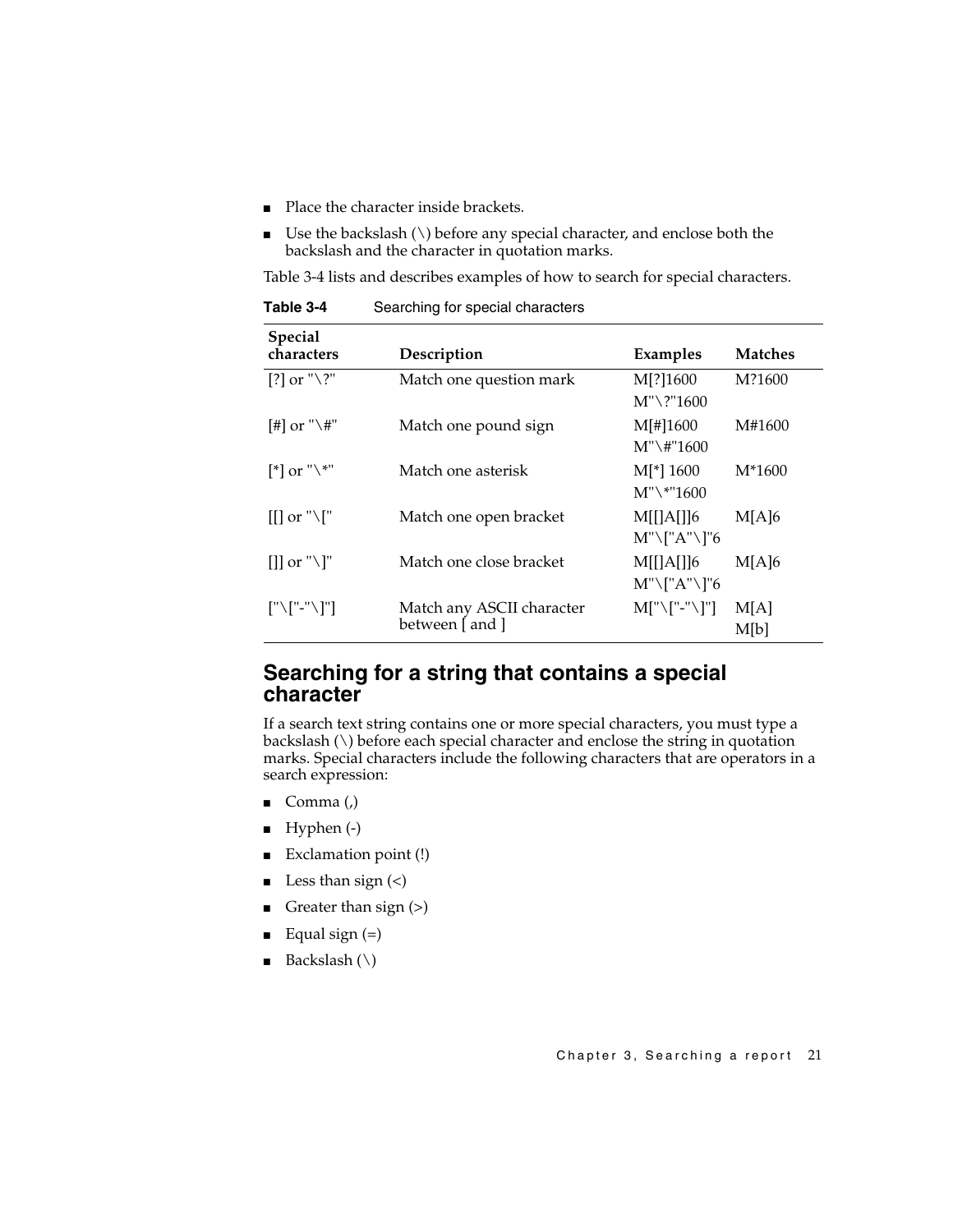For example, the string:

16M x 1 Dynamic Ram, 3.3 volts

must contain a backslash  $(\setminus)$  before the comma and the string must be enclosed in quotation marks:

<span id="page-27-5"></span>"16M x 1 Dynamic Ram\, 3.3 volts"

If you do not type a backslash  $(\cdot)$  before the comma, the comma is interpreted as an OR, and matches the following two values:

'16M x 1 Dynamic Ram%' '3.3 volts%'

#### <span id="page-27-0"></span>**Using a nonprinting ASCII character**

<span id="page-27-7"></span><span id="page-27-6"></span><span id="page-27-3"></span>Tabs, line feeds, and carriage returns are examples of nonprinting ASCII characters. With the backslash as an escape character, use the nonprinting ASCII characters shown in [Table 3-5](#page-27-2).

| Special characters           | Definition                                          |
|------------------------------|-----------------------------------------------------|
|                              | Escape next character (one- or two-byte character)  |
| \a                           | Match one alarm $(0x07)$                            |
| $\mathcal{A}$                | Match one backspace (0x08)                          |
| $\lambda$ t                  | Match one tab $(0x09)$                              |
| $\ln$                        | Match one new line $(0x0a)$                         |
| $\setminus f$                | Match one form feed $(0x0c)$                        |
| $\mathbf{r}$                 | Match one carriage return (0x0d)                    |
| $\setminus$                  | Match one backslash $(\setminus)$                   |
| $[\12-377]$                  | Match any one-byte character excluding NUL $(0x00)$ |
| $[\x100\text{-}x\text{fff}]$ | Match any two-byte character                        |

<span id="page-27-2"></span>**Table 3-5** Nonprinting ASCII characters

#### <span id="page-27-1"></span>**Using search results to navigate the report**

<span id="page-27-9"></span><span id="page-27-8"></span><span id="page-27-4"></span>The search results are linked to the report. You can choose an item in the search results pane to go to the report page that contains the corresponding data. Items are listed in the order in which they occur in the report. [Figure 3-5](#page-28-1) shows a search with five items found, and the page that appears when the first item is chosen.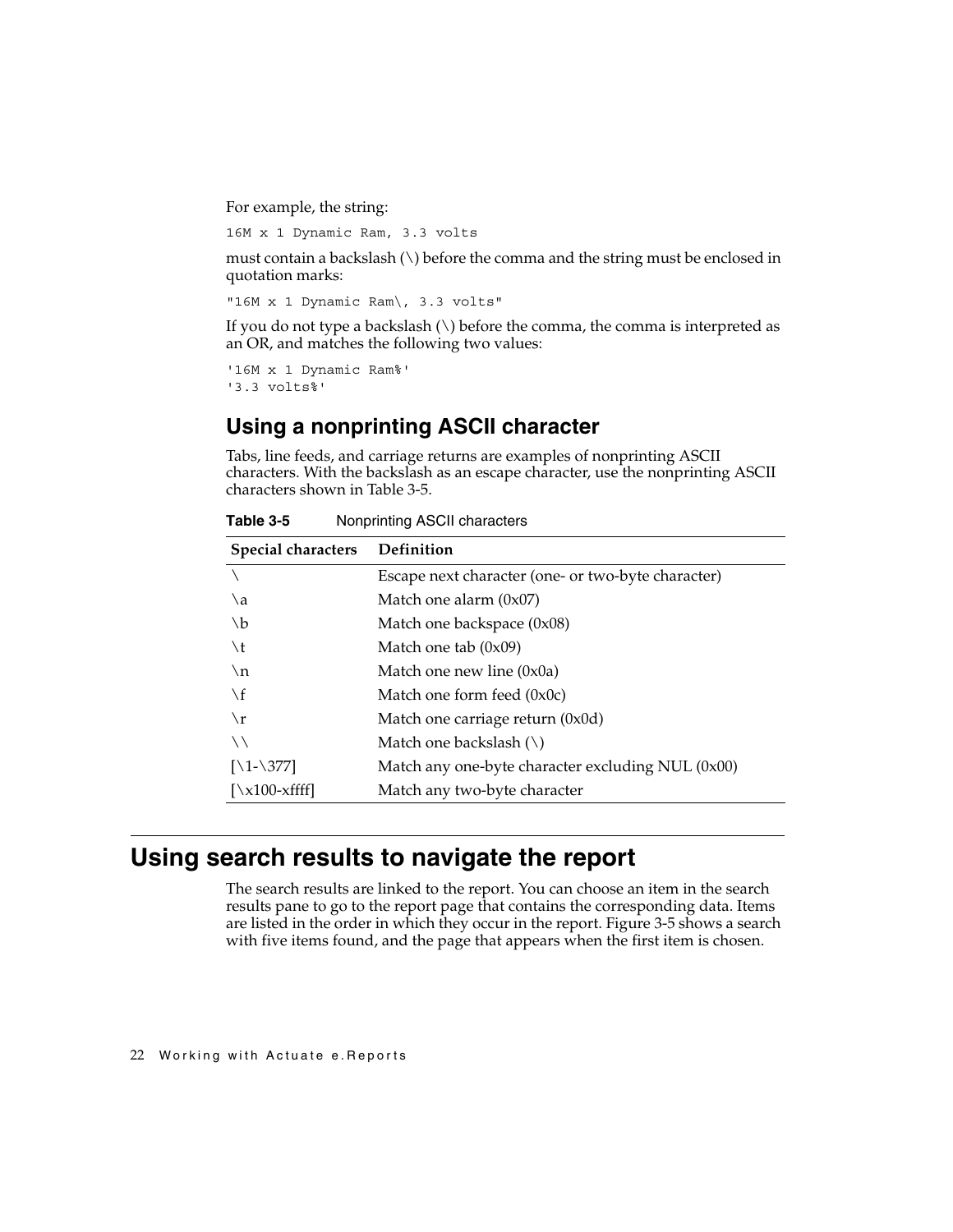

<span id="page-28-1"></span>**Figure 3-5** Using search results to navigate a report

#### <span id="page-28-0"></span>**Saving search results**

<span id="page-28-4"></span>You can save or download search results to a file in one of the following formats:

<span id="page-28-2"></span>■ Comma-delimited data

<span id="page-28-3"></span>If you save the search results as comma-delimited data, the Actuate iServer System downloads data to a CSV (comma separated values) file. If you have Microsoft Excel installed on your computer, the CSV file is saved as an Excel file. Otherwise, the CSV file is saved and opened with the application registered with the CSV file type, as defined in your Windows Folder Options➛File Types settings.

<span id="page-28-5"></span>■ Unicode comma-delimited data

If you save the search results as Unicode comma-delimited data, the Actuate iServer System downloads data to a CSV file with Unicode UCS-2 encoding.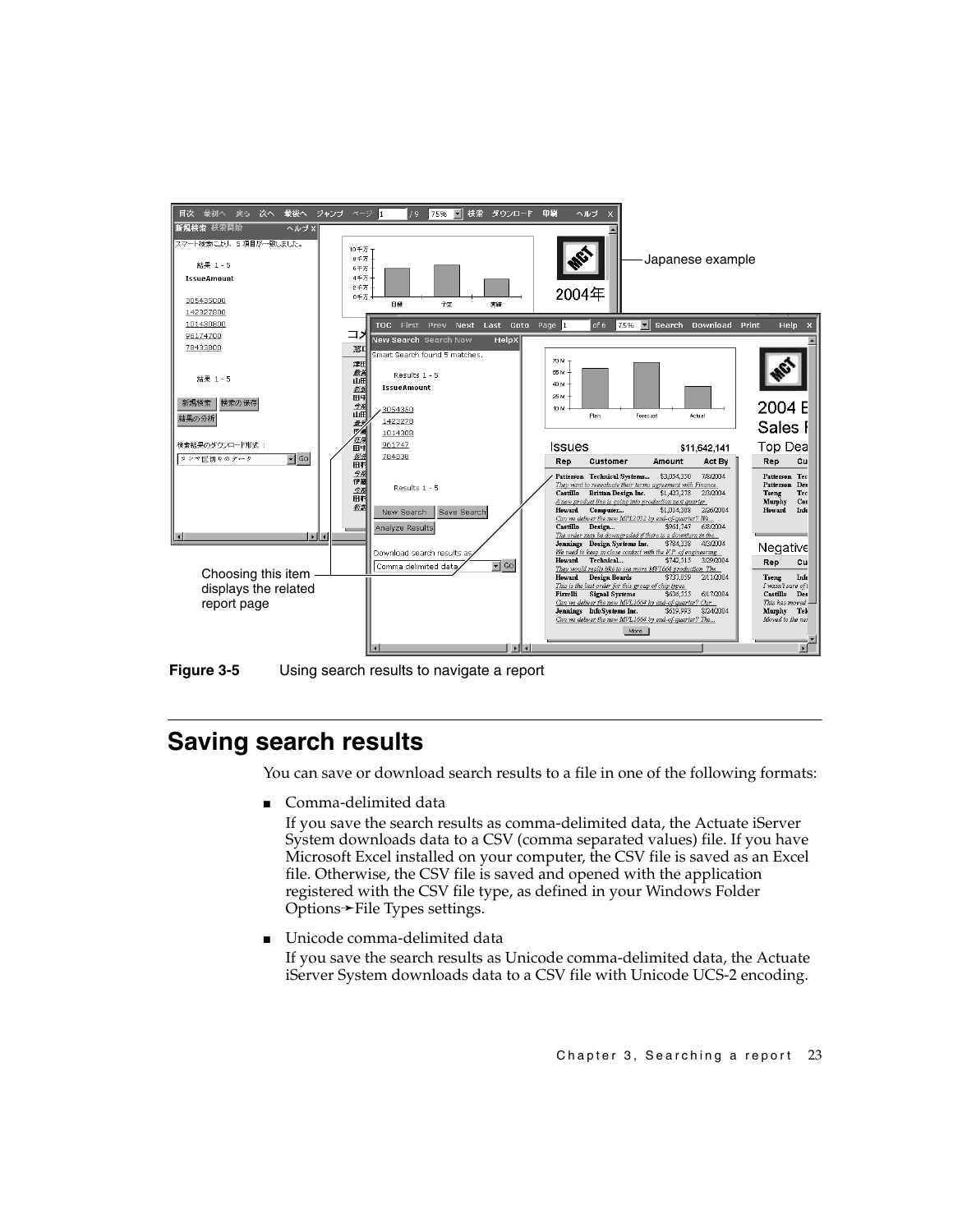<span id="page-29-7"></span>■ Tab-delimited data

If you save the search results as tab-delimited data, the Actuate iServer System saves it as a TXT file usually associated with a text editor such as Notepad.

<span id="page-29-8"></span>■ Unicode tab-delimited data

If you save the search results as Unicode tab-delimited data, the Actuate iServer System saves it as a TXT file with Unicode UCS-2 encoding.

■ Microsoft Excel

<span id="page-29-3"></span><span id="page-29-2"></span>If the search results exceed 255 characters, only the first 255 characters are saved to the Excel file; the 256th character is an asterisk (\*) to indicate that some of the contents are missing. Search results might contain a large amount of data if, for example, they contain the contents of a dynamic text control, which can display a large and variable amount of text.

#### <span id="page-29-1"></span>**How to save search results to a file**

- **1** Select one of the options from the Download Search Results As list box, as shown in [Figure 3-6](#page-30-0).
- **2** Choose Go. The File Download dialog prompts for information about how to handle the file.
- **3** Choose Open to display the file. The file opens in the application associated with the selected file type.
- <span id="page-29-5"></span>**4** Choose Save to save the file then complete the following tasks:
	- **1** In the Save As dialog that appears, specify the file name and location in which to save the file.
	- **2** In the Download Complete dialog, choose Open to display the file, or Close to close the dialog.

#### <span id="page-29-0"></span>**About saving search conditions**

<span id="page-29-6"></span><span id="page-29-4"></span>After you complete a search, you can save the search conditions and display options to a search definition (.ros) file. The names of search definition files that depend on the .rox file from which the .roi file is generated appear in a drop-down list in the search pane. A search definition file that appears in this list is not necessarily compatible with the .roi file, however. For example, an .rox file can create controls dynamically and thereby generate .roi files that differ in structure. You save the search definition (.ros) file in the Encyclopedia volume folder that contains the report document (.roi) file.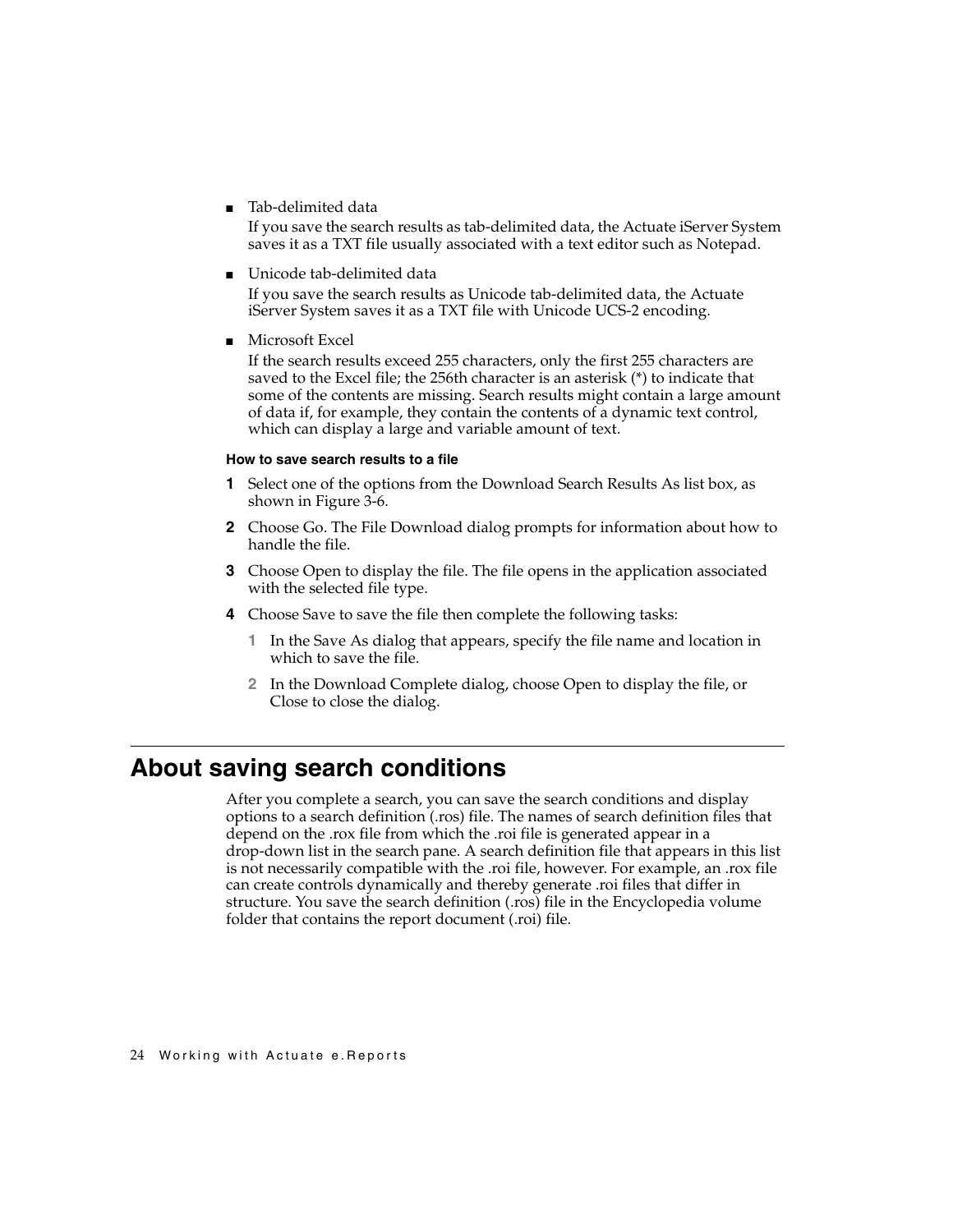

<span id="page-30-0"></span>**Figure 3-6** Saving search results

#### <span id="page-30-1"></span>**How to save a search definition file**

```
Save Search
```
- **1** In the search results pane, choose Save Search. Search definition (.ros) file options appear.
- **2** Provide values for the options. Choose Save.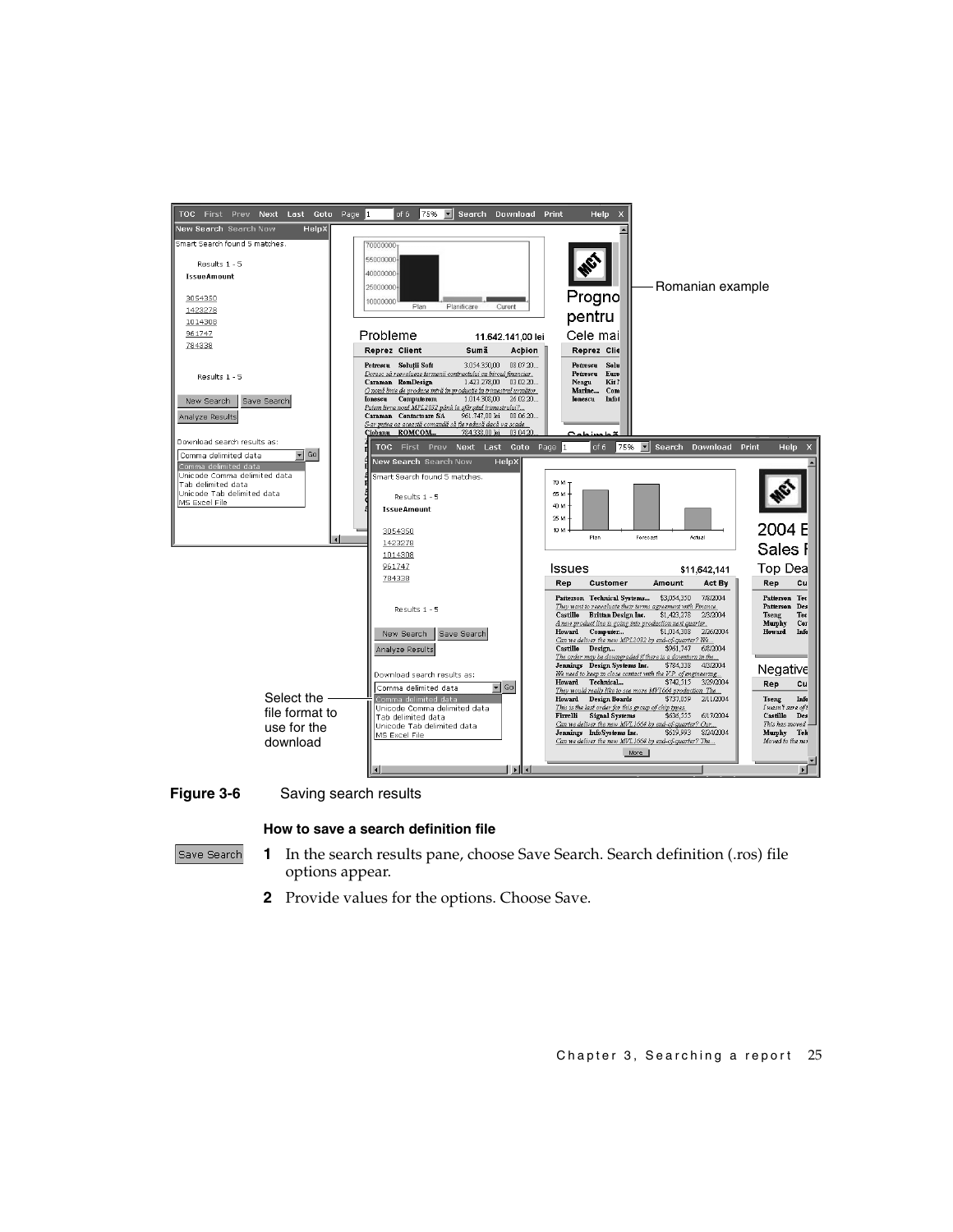## <span id="page-31-0"></span>**Opening and running a search definition file**

You can access, open, and run a search definition (.ros) file from an Encyclopedia volume or from the search pane. If you run a .ros file from an Encyclopedia volume and all the .roi files that depend on the .rox file have the same name, the Actuate iServer System displays the latest version of the .roi file. If the .roi files have different names, however, the Actuate iServer System cannot determine which is the latest version.

#### **How to open and run a search definition file**

You can open and run a search definition (.ros) file in the following ways:

- In an Encyclopedia volume in Documents You Can View or Files and Folders, choose a search definition (.ros) file.
- <span id="page-31-5"></span>In the search pane, select a saved search from the drop-down list, as shown in [Figure 3-7.](#page-31-2)

The search conditions appear in the search pane.

Choose Search Now. The search results appear.

| New Search Search Now                                                                 |
|---------------------------------------------------------------------------------------|
| Select saved search                                                                   |
| None Selected                                                                         |
| None Selected<br>to the search<br>Detail customer forecast                            |
| Detail_office_forecast<br><b>Display</b><br><b>A</b> alue<br>Detail salesrep forecast |
| Search Now                                                                            |

<span id="page-31-6"></span><span id="page-31-2"></span>**Figure 3-7** Selecting a saved search

### <span id="page-31-1"></span>**Analyzing search results**

<span id="page-31-4"></span><span id="page-31-3"></span>The e.Analysis application is an add-on product that works with DHTML reports. You use e.Analysis to analyze the results of a search. If e.Analysis is available, the Analyze Results button appears on the search page, as shown in [Figure 3-8](#page-32-0).

For more information about e.Analysis and how to use it, see *Using e.Analysis.*



Search Now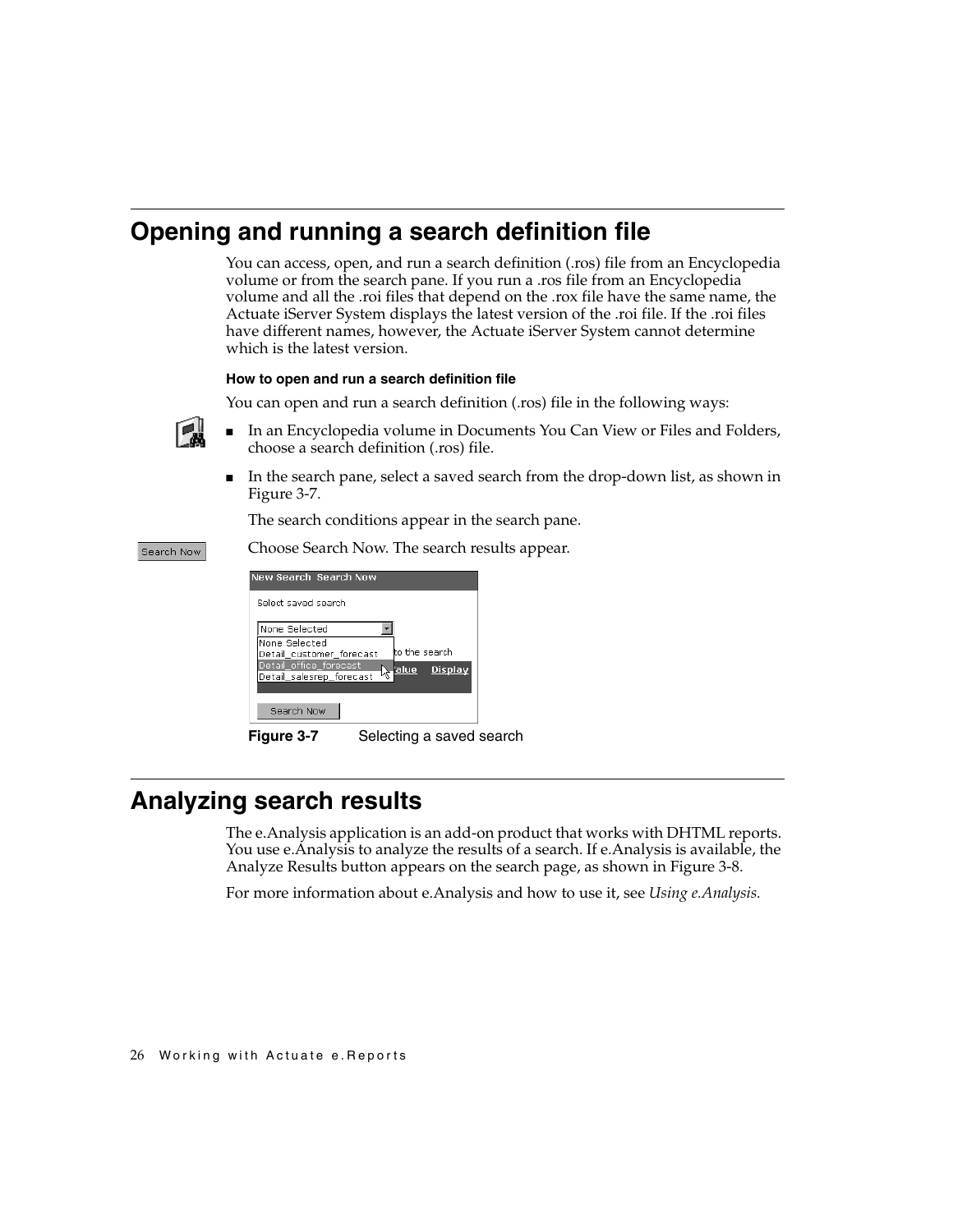

<span id="page-32-0"></span>**Figure 3-8** Analyzing search results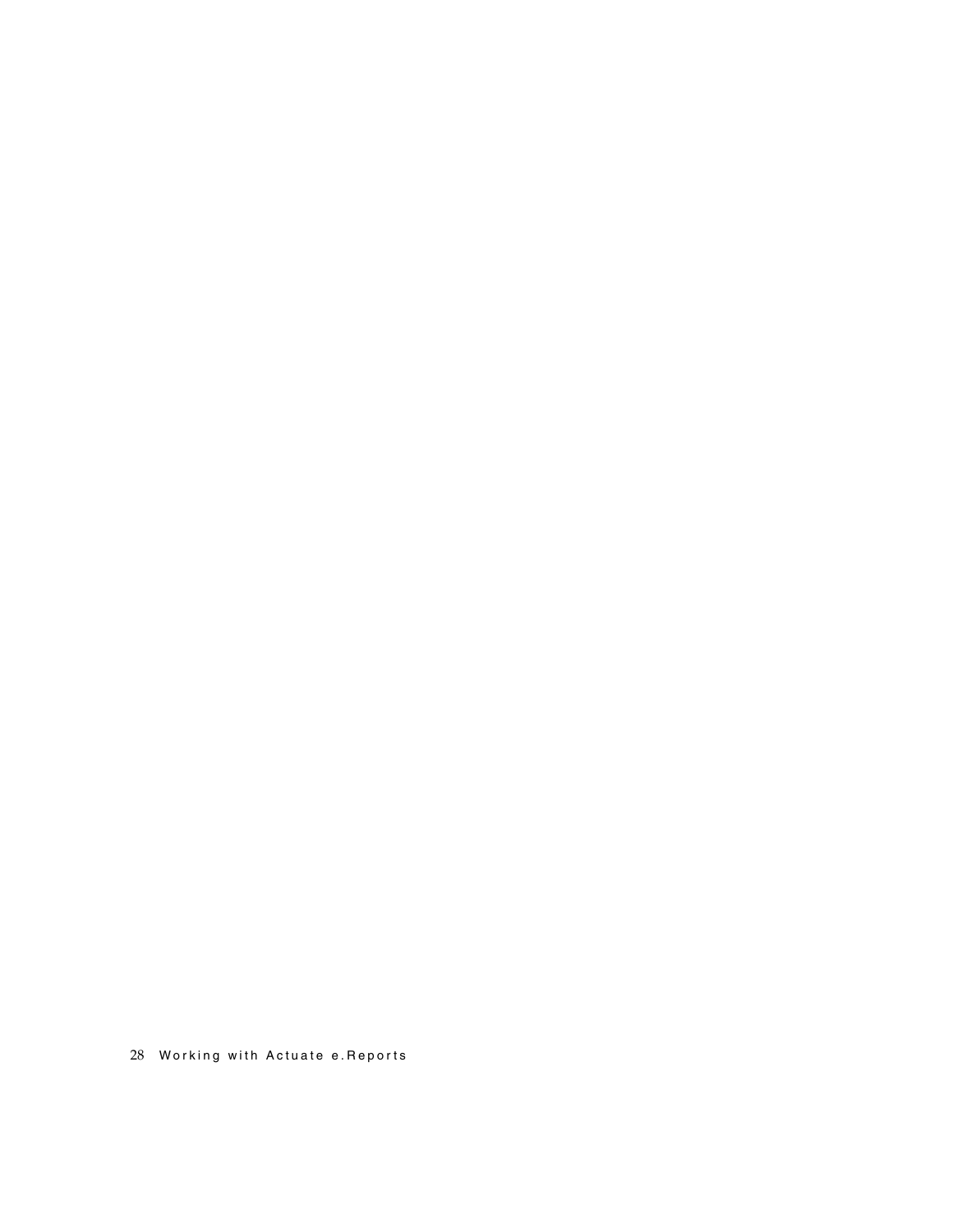# **Index**

# <span id="page-34-0"></span>**Symbols**

, (comma) character finding [21](#page-26-2) search expressions and [19](#page-24-3) , operator [19](#page-24-4) ! (exclamation point) character as literal value [21](#page-26-3) ! operator [19](#page-24-5) ? wildcard character [20](#page-25-5) [ ] (square brackets) characters search expressions and [20](#page-25-6), [21](#page-26-4) \* wildcard character [20](#page-25-7) \ (backslash) character as escape character [22](#page-27-3) finding [21](#page-26-5), [22](#page-27-4) search expressions and [21](#page-26-6), [22](#page-27-5) # wildcard character [20](#page-25-8) < operator [19](#page-24-6) <> (angle brackets) characters finding [21](#page-26-7) <= operator [19](#page-24-7) = (equal sign) character searching for [21](#page-26-8) = operator [19](#page-24-8) > operator [19](#page-24-9) >= operator [19](#page-24-10) - (hyphen) character finding [21](#page-26-9) search expressions and [19](#page-24-11) - operator [19](#page-24-12)

# **A**

accessing Encyclo[pedia volumes](#page-9-2) [2](#page-7-2) folders 4 reports [2](#page-7-3) [Actuate Viewer.](#page-0-0) *See* [DHTML Viewer](#page-11-2) adding hyperlinks 6 alphanumeric searches [19,](#page-24-13) [20](#page-25-9) Analyze Results button [26](#page-31-3) analyzing search results [26](#page-31-4) And operations [15](#page-20-2)

angle brackets (<>) characters finding [21](#page-26-7) applying data filters [4](#page-9-3) ASCII characters [21](#page-26-10), [22](#page-27-6)

# **B**

backslash (\) character as escape character [22](#page-27-3) finding [21](#page-26-5), [22](#page-27-4) search expressions and [21](#page-26-6), [22](#page-27-5) [browsers.](#page-0-0) *See* [web browsers](#page-11-3) buttons 6

## **C**

carriage return characters [22](#page-27-6) changing search conditions [18](#page-23-1) [character strings.](#page-0-0) *See* strings characters matching specified [21](#page-26-11) searching for [20,](#page-25-10) [21](#page-26-12) charts setting PDF formats for [10](#page-15-1) closing search windows [18](#page-23-2) table of contents [5](#page-10-4) collapsing table of contents items [6](#page-11-4) column headings [10](#page-15-2) [column names.](#page-0-0) *See* column headings columns adding hyperlinks to [6](#page-11-5) Excel formats and [10](#page-15-2) getting all values for [17](#page-22-1) removing from search conditions [18](#page-23-3) searching on [14](#page-19-4), [15](#page-20-3) comma (,) character finding [21](#page-26-2) search expressions and [19](#page-24-3) comma-delimited data [23](#page-28-2) comma-separated values [23](#page-28-3) controls [11](#page-16-3) creating PDF files [9](#page-14-3)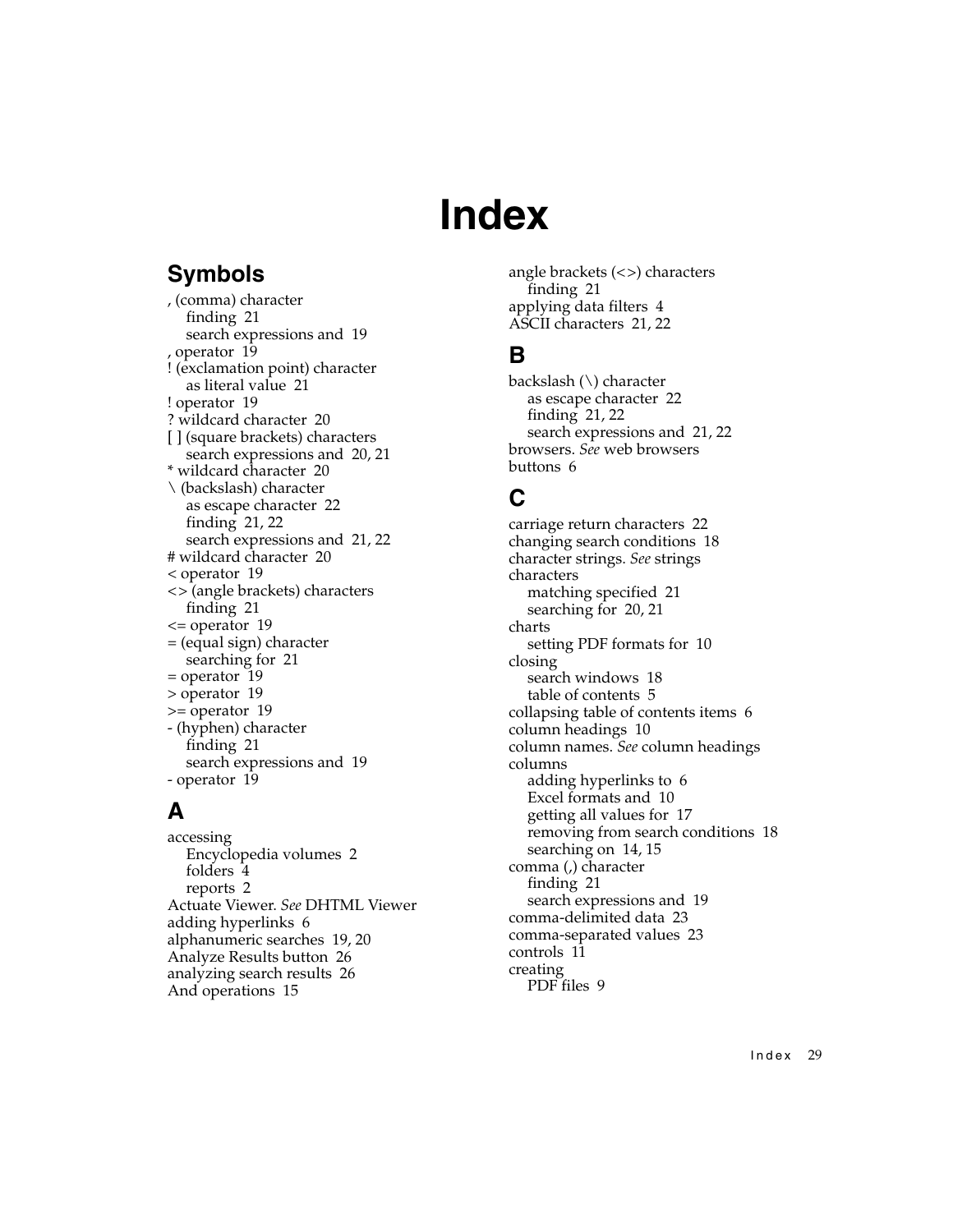creating *(continued)* RTF files [11](#page-16-4) search expressions [19–](#page-24-14)[22](#page-27-7) [criteria.](#page-0-0) *See* search conditions crosstab reports [10](#page-15-3) CSV files [23](#page-28-3)

#### **D**

data converting to RTF [11](#page-16-5) searching for specific [14](#page-19-5) setting e[xport options for](#page-9-3) [10](#page-15-4) data filters 4 default settings [7](#page-12-3) DHTML conversions [4](#page-9-4) DHTML reports analyzing search r[esults for](#page-14-4) [26](#page-31-4) compared to PDF 9 exporting [10](#page-15-5) printing [11](#page-16-6), [12](#page-17-1) DHTML Viewer opening table of co[ntents for](#page-10-6) [5](#page-10-5) paging controls for 5 selecting hy[perlinked fields in](#page-12-4) [6](#page-11-6) zooming in 7 dimmed controls [5](#page-10-7) displaying large pages [10](#page-15-6) PDF reports [9](#page-14-5) reports [4](#page-9-5) search results [17](#page-22-2) specific report sections [7](#page-12-4) table of contents [5](#page-10-8) [document files.](#page-0-0) *See* report object instance files documents *[See also](#page-0-0)* reports filtering [4](#page-9-3) opening RTF [11](#page-16-3) searching for [26](#page-31-5) Documents page [4](#page-9-6) downloading search results [23](#page-28-4), [24](#page-29-1) dynamic text controls [24](#page-29-2)

#### **E**

e.Analysis [26](#page-31-4) e.Report Option [2](#page-7-4) [e.Reporting Server.](#page-0-0) *See* iServer e.Spreadsheet reports exporting [10](#page-15-7) Encyclopedia volumes displaying reports in [4](#page-9-7) managing tasks for [2](#page-7-5) enterprise reporting [2](#page-7-6) equal sign (=) character searching for [21](#page-26-8) equals operator [19](#page-24-15) error messages [15](#page-20-4) Excel Display setting [10](#page-15-8) Excel spreadsheets exporting to [10](#page-15-7) saving search results as [24](#page-29-3) exclamation point (!) character as literal value [21](#page-26-3) expanding table of contents items [5](#page-10-9) Export Data option [10](#page-15-9) Export Report page [9](#page-14-6), [10](#page-15-10), [11](#page-16-7) exporting reports [10–](#page-15-7)[11](#page-16-8) expressions adding nonprinting ASCII codes to [22](#page-27-6) creatin[g search](#page-7-7) [19](#page-24-14)[–](#page-7-7)[22](#page-27-7) extranets 2

#### **F**

fields adding hyperlinks to [6](#page-11-5) Excel formats and [10](#page-15-2) getting all values for [17](#page-22-1) removing from search conditions [18](#page-23-3) searchi[ng on](#page-9-8) [14](#page-19-4)[,](#page-9-8) [15](#page-20-3) file links 4 files exportin[g to RTF](#page-9-3) [11](#page-16-4) filtering 4 opening PDF [9](#page-14-7) reducing [size of PDF](#page-9-9) [9](#page-14-8) selecting 4 Files a[nd Folders page](#page-9-3) [4](#page-9-10) filters 4 finding hyperlinked fields [6](#page-11-6) searchable fields [14](#page-19-6) folder links [4](#page-9-11)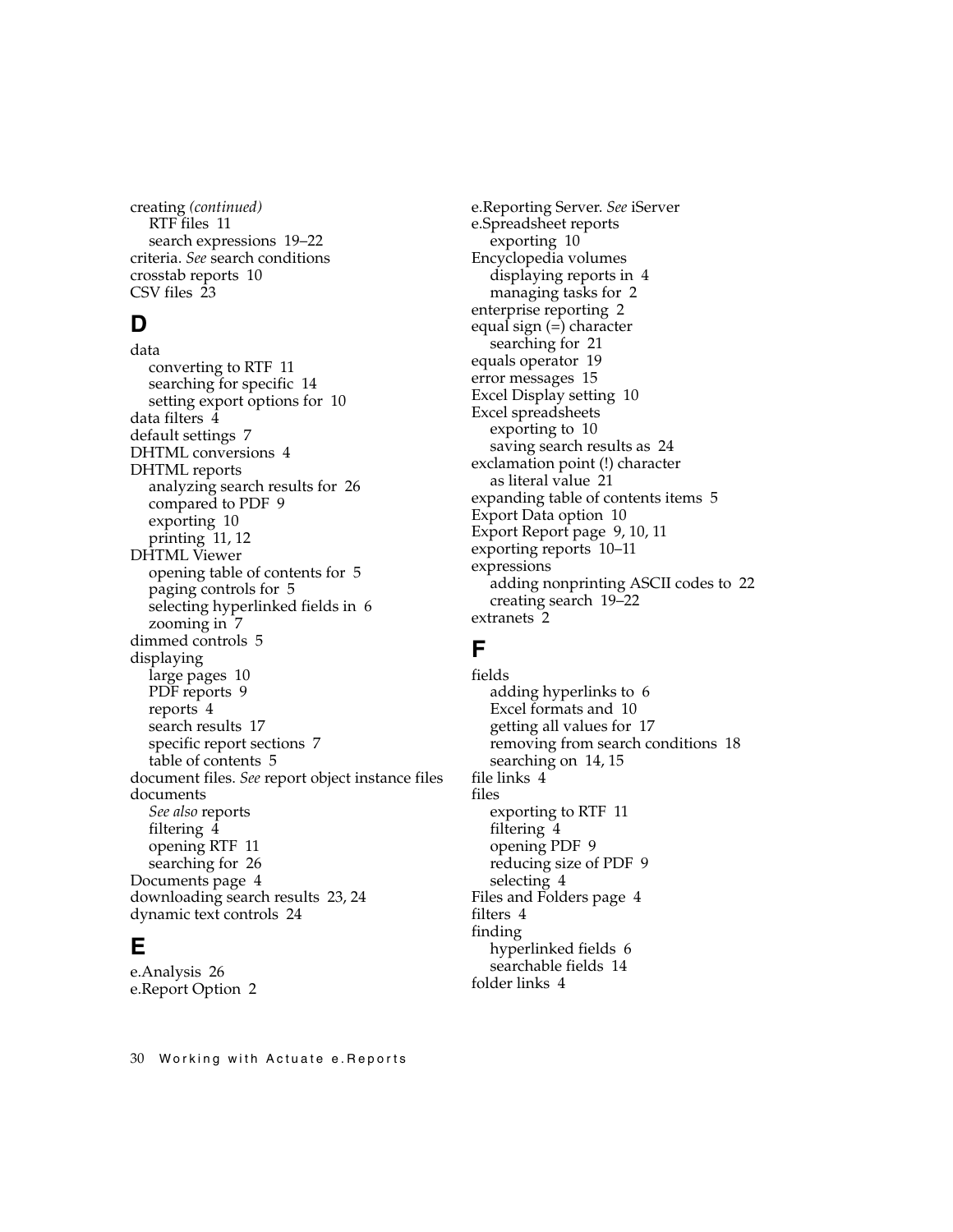folders [4](#page-9-2) font s[ubstitutions](#page-14-10) [9](#page-14-9) fonts 9 formats exporting to Excel and [10](#page-15-11) search results and [23](#page-28-3)

# **G**

graphics [10](#page-15-12) greater than operator [19](#page-24-13) greater than or equal to operator [19](#page-24-16)

#### **H**

hand cursor [6](#page-11-7) hand icon [14](#page-19-7) hyperlinks [6](#page-11-2) hyphen (-) character finding [21](#page-26-9) search expressions and [19](#page-24-11)

## **I**

images [10](#page-15-12) Information Console filtering fi[le lists for](#page-7-8) [4](#page-9-3) overview 2 installation [2](#page-7-9), [9](#page-14-11) Internet [2](#page-7-10) intranets [2](#page-7-11) iServer [2](#page-7-12)

#### **L**

large PDF files [9](#page-14-12) less than operator [19](#page-24-17) less than or equal to operator [19](#page-24-18) line feed characters [22](#page-27-6) links (table of contents) [6](#page-11-8) list reports [10](#page-15-9) literal characters [17](#page-22-3) search expressions and [19](#page-24-19) locating hyperlinked fields [6](#page-11-6) searchable fields [14](#page-19-6) lowercase characters [20](#page-25-11)

#### **M**

magnification [7](#page-12-3) Management Console filtering fi[le lists for](#page-7-8) [4](#page-9-3) overview 2 matching [specific characters](#page-14-13) [19,](#page-24-20)[20](#page-25-12)[,](#page-14-13) [21](#page-26-11) memory 9 [modifying.](#page-0-0) *See* changing moving through reports [5](#page-10-10)[–6](#page-11-9), [22](#page-27-8) multifield searches [14,](#page-19-8) [15,](#page-20-5) [17,](#page-22-4) [18](#page-23-3) multiple save operations [9](#page-14-14)

#### **N**

native formats [4](#page-9-4) navigating through r[eports](#page-11-2) [5](#page-10-10)[–](#page-11-2)[6,](#page-11-9)[22](#page-27-8) navigational tools [5](#page-10-6), 6 networked environments [2](#page-7-13) nonprinting ASCII characters [22](#page-27-6) not operand [19](#page-24-21) numeric searches [20](#page-25-9)

#### **O**

opening PDF files [9](#page-14-7) reports [4](#page-9-8) RTF documents [11](#page-16-3) search definition files [26](#page-31-5) search window [16](#page-21-3) operators [17](#page-22-5), [21](#page-26-13) or operand [19](#page-24-3)

#### **P**

page range options [10,](#page-15-13) [11](#page-16-9) paging controls [5](#page-10-6) pattern matching [20](#page-25-12) PDF files opening [9](#page-14-7) reducing size of [9](#page-14-8) saving reports as [9,](#page-14-15) [10](#page-15-14) setting options for [10](#page-15-15) PDF formats [9,](#page-14-5) [10](#page-15-1) PDF Quality setting [10](#page-15-1) personal views [4](#page-9-12) PowerPoint exporting [11](#page-16-10)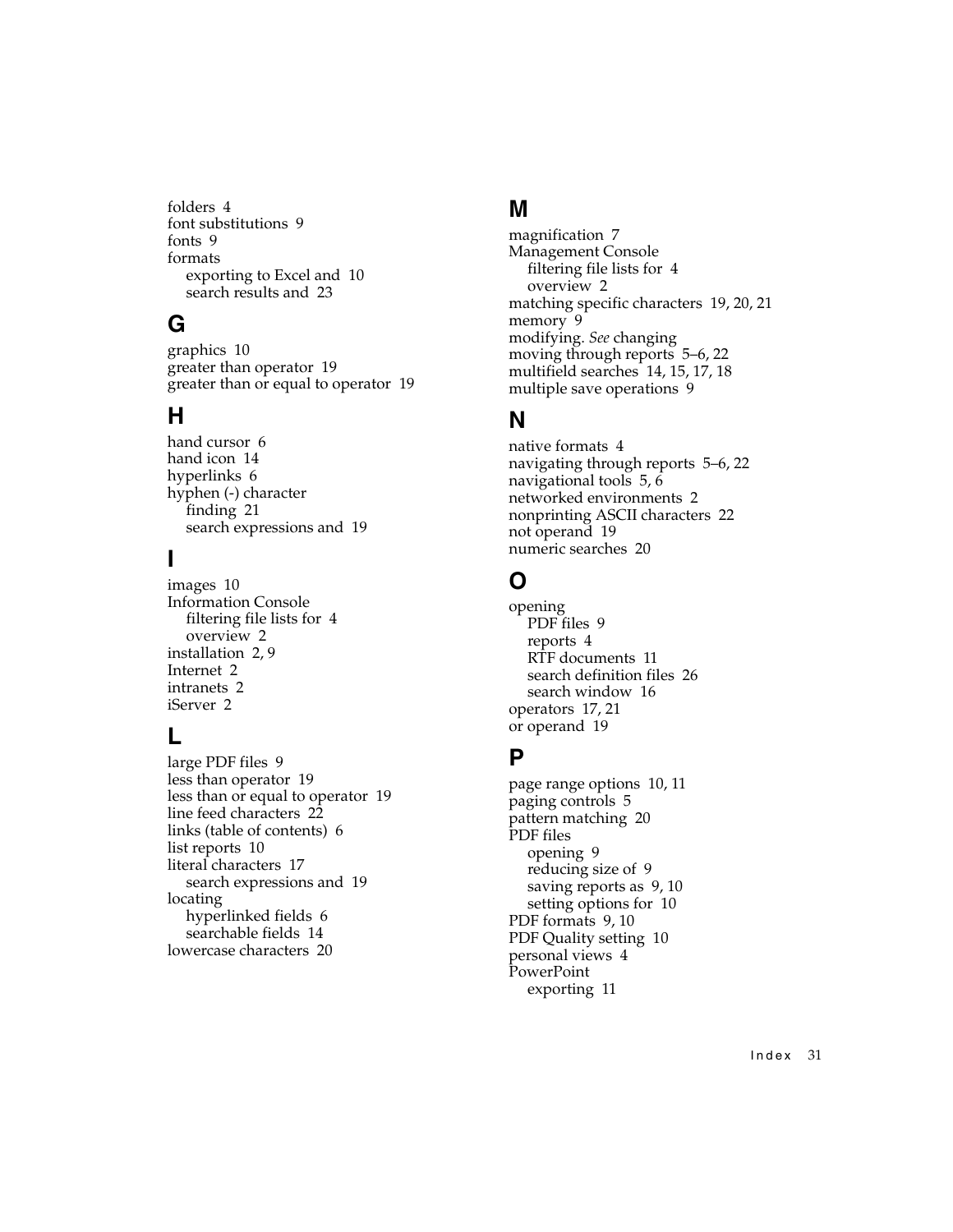PowerPoint *(continued)* exporting to [11](#page-16-11) PowerPoint reports exporting [11](#page-16-11) previewing reports [12](#page-17-2) Print icon [12](#page-17-3) printing from Adobe Acrobat Reader [9](#page-14-16) large pages [10](#page-15-6) reports [11](#page-16-6)

#### **R**

range operator [19](#page-24-22) reducing size of PDF files [9](#page-14-8) relationships [15](#page-20-6) [Report Encyclopedia.](#page-0-0) *See* Encyclopedia volumes Report Field column [16](#page-21-4) report files filtering [4](#page-9-3) opening [with Acrobat Reader](#page-9-9) [9](#page-14-7) selecting 4 [report servers.](#page-0-0) *See* iServer; servers reports adding hyperlinks [6](#page-11-2) analyzing s[earch results for](#page-9-5) [26](#page-31-4) displaying 4 exporting [10–](#page-15-7)[11](#page-16-8) filtering viewable [4](#page-9-3) moving t[hrough](#page-9-8) [5](#page-10-10)[–](#page-9-8)[6](#page-11-9)[,](#page-9-8) [22](#page-27-8) opening 4 overview [2](#page-7-6) previewing [12](#page-17-2) printing [11](#page-16-6) saving [9,](#page-14-15) [10](#page-15-14) viewing as PDF [9](#page-14-5) viewing specific sections [7](#page-12-4) resizing table of contents [5](#page-10-11) [.roi files.](#page-0-0) *See* re[port object instance files](#page-15-2) row headings 10 [.rox files.](#page-0-0) *See* report object executable files RTF (Full[y Editable\) setting](#page-16-4) [11](#page-16-12) RTF files 11 RTF setting [11](#page-16-5)

#### **S**

Save Report command [9](#page-14-15) saving reports [9](#page-14-15), [10](#page-15-14) search conditions [24](#page-29-4) search results [23–](#page-28-4)[24](#page-29-5) scaling range [7](#page-12-5) search conditions *[See also](#page-0-0)* search expressions adding m[ultiple fields to](#page-23-1) [15,](#page-20-5)[17](#page-22-4) changing 18 creating [16–](#page-21-5)[18](#page-23-4) entering [19](#page-24-14) specifying [17](#page-22-3) search definition files [26](#page-31-5) search definitions [24](#page-29-6) Search dialog entering wildcard characters in [20](#page-25-13) search expressions adding nonprinting ASCII codes to [22](#page-27-6) adding pattern operators to [20](#page-25-14) adding wild[card characters to](#page-27-7) [20](#page-25-12) creating [19–](#page-24-14)22 entering in search window [17](#page-22-3) locating spec[ial characters with](#page-22-6) [20](#page-25-15)[,](#page-22-6) [21](#page-26-12) wildcards in 17 Search icon [16](#page-21-6) search results analyzing [26](#page-31-4) as navigational tool [22](#page-27-8) displaying [17](#page-22-2) saving [23](#page-28-4)[–24](#page-29-5) search window closing [18](#page-23-2) displaying search results in [17](#page-22-2) entering [search expressions in](#page-21-3) [17](#page-22-3) opening 16 running search definition files from [26](#page-31-5) saving search definitions [25](#page-30-1) selecting items in [22](#page-27-9) searchable report fields [14,](#page-19-4) [16](#page-21-7) searching for nonprinting characters [22](#page-27-6) for special characters [20,](#page-25-15) [21](#page-26-12) for specific data [14](#page-19-5) on literal values [19](#page-24-19)